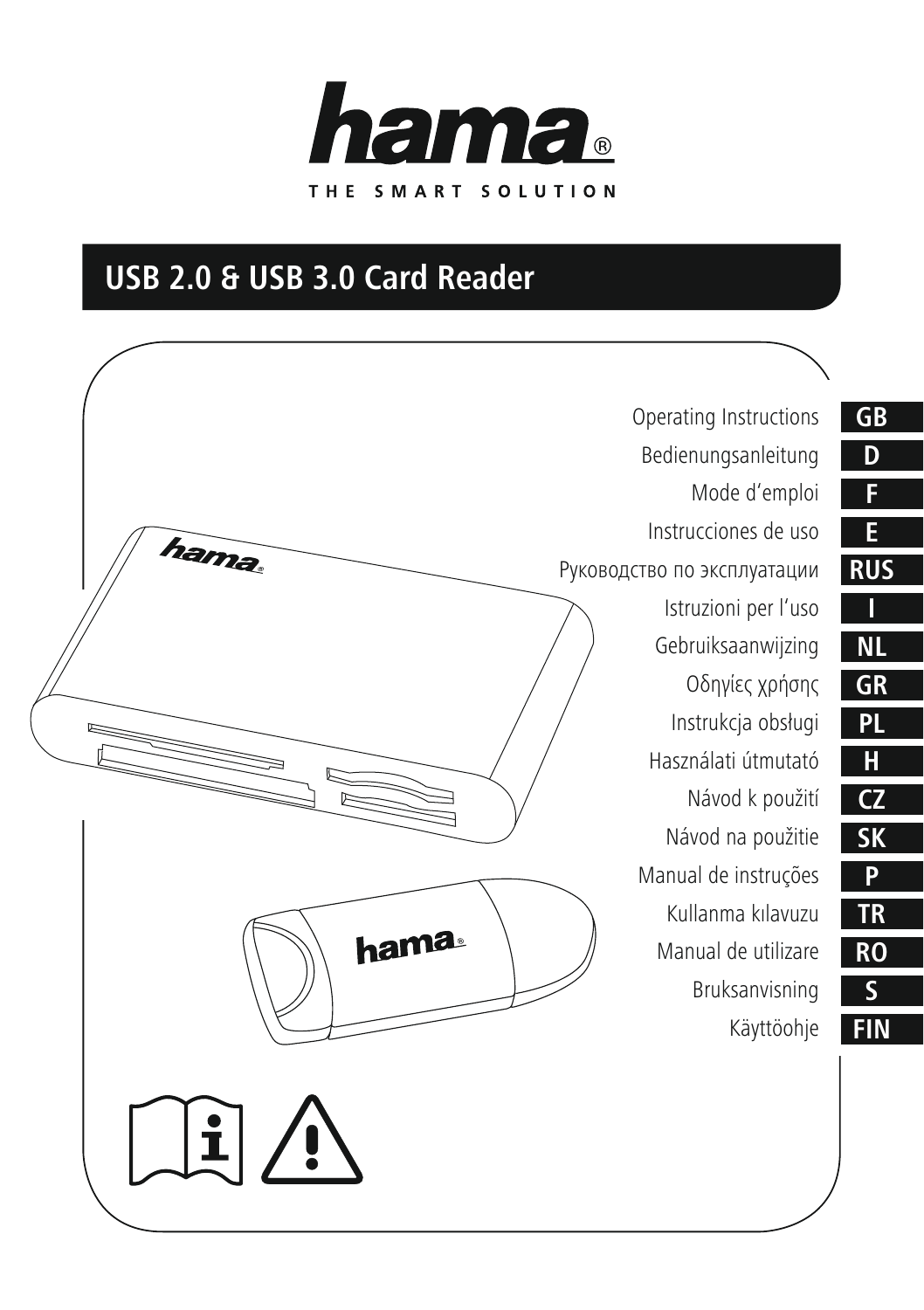Thank you for choosing a Hama product.

Take your time and read the following instructions and information completely. Please keep these instructions in a safe place for future reference. If you sell the device, please pass these operating instructions on to the new owner.

### **1. Explanation of Warning Symbols and Notes**



This symbol is used to indicate safety instructions or to draw your attention to specific hazards and risks.



This symbol is used to indicate additional information or important notes.

### **2. Safety Instructions**

- The product is intended for private, non-commercial use only.
- Protect the product from dirt, moisture and overheating and use it in dry rooms only.
- Do not use the product in the immediate vicinity of heaters or other heat sources or in direct sunlight.
- Do not drop the product and do not expose it to any major shocks.
- Do not attempt to service or repair the product yourself. Leave any and all service work to qualified experts.
- Do not open the device or continue to operate it if it becomes damaged.
- Dispose of packaging material immediately according to locally applicable regulations.
- Do not modify the product in any way. Doing so voids the warranty.
- Keep this product, as all electrical products, out of the reach of children!

### **3. System Requirements**

The Card Reader supports the following operating systems:

- Windows  $10/8/7$  / Vista / XP
- Mac OS 9.x or higher

## **4. Product Features**



- You will find a list of the supported card formats on the packaging or at www.hama.com (enter the item number in the search).
- Please refer to the packaging or our homepage www.hama.com (enter the item number in the search) to know whether the card reader supports UHS-I, UHS-II (SD / microSD) or UDMA (CompactFlash).
- The maximum data transfer rate is achieved when both the card and the card reader support UHS-I, UHS-II or UDMA.
- Please refer to the packaging or our homepage www.hama.com (enter the item number in the search) to know whether the card reader supports data exchange directly from memory card to memory card.

### **5. Getting started**

memory card.

#### T **Note – Compatibility**

- USB 3.1/3.0 card readers are downward compatible with USB 2.0.
- No additional drivers are needed. The installation runs automatically.
- Plug your memory card into the appropriate slot of the Card Reader.
- Connect the Card Reader to an available USB port on your terminal device. • You can now run the data transfer between your terminal device and the

## **Warning – Data Loss**

- Ensure that the data transfer is done before you remove a memory card from your Card Reader.
- Always use the eject function of your operating system before you remove a memory card from your Card Reader or disconnect your Card Reader (with inserted memory card) from your terminal device.
- Data loss can't be excluded at disregard!
- Under no circumstance does Hama GmbH & Co KG accept liability for loss of data stored on data storage media.

### **6. Care and Maintenance**

Only clean this product with a slightly damp, lint-free cloth and do not use aggressive cleaning agents. Make sure that water does not get into the product.

#### **7. Exclusion of Warranty**

Hama GmbH & Co KG assumes no liability and provides no warranty for damage resulting from improper installation/mounting, improper use of the product or from failure to observe the operating instructions and/or safety notes.

### **8. Service and Support**

Please contact Hama Product Consulting if you have any questions about this product.

Hotline: +49 9091 502-115 (German/English)

Further support information can be found here: www.hama.com

### **9. Recycling Information**

#### **Note on environmental protection:**



After the implementation of the European Directive 2012/19/EU and 2006/66/EU in the national legal system, the following applies:

Electric and electronic devices as well as batteries must not be disposed of with household waste. Consumers are obliged by law

to return electrical and electronic devices as well as batteries at the end of their service lives to the public collecting points set up for this purpose or point of sale. Details to this are defined by the national law of the respective country.

This symbol on the product, the instruction manual or the package indicates that a product is subject to these regulations.

By recycling, reusing the materials or other forms of utilising old devices/ Batteries, you are making an important contribution to protecting our environment.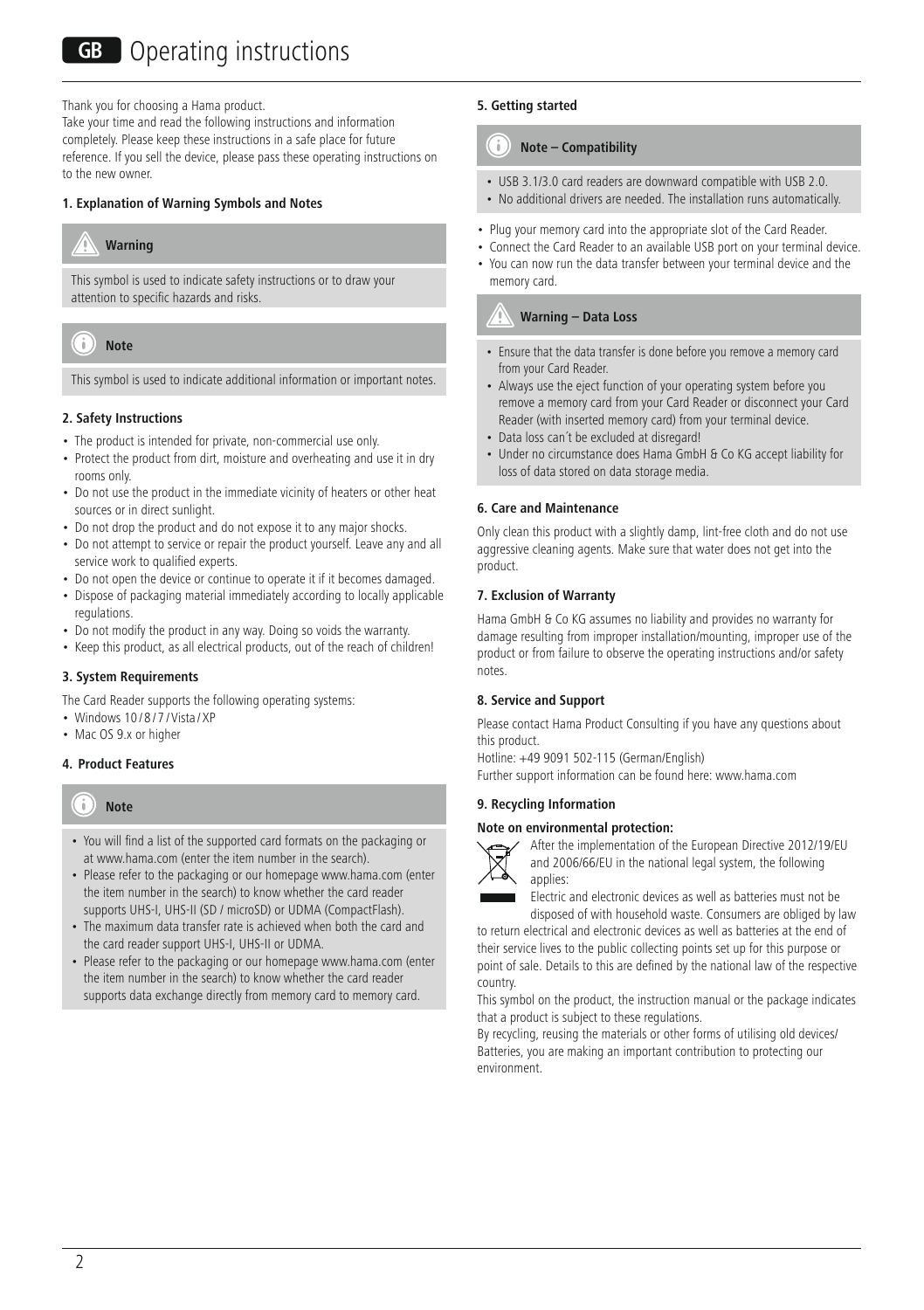Vielen Dank, dass Sie sich für ein Hama Produkt entschieden haben! Nehmen Sie sich Zeit und lesen Sie die folgenden Anweisungen und Hinweise zunächst ganz durch. Bewahren Sie diese Bedienungsanleitung anschließend an einem sicheren Ort auf, um bei Bedarf darin nachschlagen zu können. Sollten Sie das Gerät veräußern, geben Sie diese Bedienungsanleitung an den neuen Eigentümer weiter.

#### **1. Erklärung von Warnsymbolen und Hinweisen**

# **Warnung**

Wird verwendet, um Sicherheitshinweise zu kennzeichnen oder um Aufmerksamkeit auf besondere Gefahren und Risiken zu lenken.

#### Ŧ **Hinweis**

Wird verwendet, um zusätzlich Informationen oder wichtige Hinweise zu kennzeichnen.

#### **2. Sicherheitshinweise**

- Das Produkt ist für den privaten, nicht-gewerblichen Haushaltsgebrauch vorgesehen.
- Schützen Sie das Produkt vor Schmutz, Feuchtigkeit und Überhitzung und verwenden Sie es nur in trockenen Räumen.
- Betreiben Sie das Produkt nicht in unmittelbarer Nähe der Heizung, anderer Hitzequellen oder in direkter Sonneneinstrahlung.
- Lassen Sie das Produkt nicht fallen und setzen Sie es keinen heftigen Erschütterungen aus.
- Versuchen Sie nicht, das Produkt selbst zu warten oder zu reparieren. Überlassen Sie jegliche Wartungsarbeit dem zuständigen Fachpersonal.
- Öffnen Sie das Produkt nicht und betreiben Sie es bei Beschädigungen nicht weiter.
- Entsorgen Sie das Verpackungsmaterial sofort gemäß den örtlich gültigen Entsorgungsvorschriften.
- Nehmen Sie keine Veränderungen am Produkt vor. Dadurch verlieren sie jegliche Gewährleistungsansprüche.
- Dieses Produkt gehört, wie alle elektrischen Produkte, nicht in Kinderhände!

#### **3. Systemvoraussetzungen**

Der Kartenleser unterstützt folgende Betriebssysteme:

- Windows 10 / 8 / 7 / Vista / XP
- Mac OS 9.x oder neuere Version

# **4. Produkteigenschaften**

#### T **Hinweis**

- Eine Auflistung der unterstützten Kartenformate finden Sie auf der Verpackung oder auf www.hama.com (Artikelnummer in der Suche eingeben).
- Ob der Kartenleser UHS-I, UHS-II (SD / microSD) oder UDMA (CompactFlash) unterstützt, entnehmen Sie bitte der Verpackung oder unserer Homepage www.hama.com (Artikelnummer in der Suche eingeben).
- Die maximale Übertragungsgeschwindigkeit erzielen Sie, wenn sowohl Karte, als auch Kartenleser UHS-I, UHS-II bzw. UDMA unterstützen.
- Ob der Kartenleser den Datenaustausch direkt von Speicherkarte zu Speicherkarte unterstützt, entnehmen Sie bitte der Verpackung oder unserer Homepage www.hama.com (Artikelnummer in der Suche eingeben).

## **5. Inbetriebnahme**

#### n **Hinweis – Kompatibilität**

- USB 3.1/3.0 Kartenleser sind abwärtskompatibel zu USB 2.0.
- Es sind keine zusätzlichen Treiber notwendig. Die Installation erfolgt automatisch.
- Stecken Sie Ihre Speicherkarte in den entsprechenden Slot des Kartenlesers.
- Schließen Sie den Kartenleser an einer freien USB-Buchse Ihres Endgerätes an.
- Sie können nun den Datentransfer zwischen Ihrem Endgerät und der Speicherkarte vornehmen.

#### **Warnung – Datenverlust**

- Bevor Sie eine Speicherkarte aus dem Kartenleser entnehmen, vergewissern Sie sich, dass der Datentransfer beendet ist.
- Entfernen Sie den Wechseldatenträger immer über die Auswurffunktion Ihres Betriebssystems, bevor Sie das Speichermedium aus dem Kartenleser entnehmen oder den Kartenleser (mit eingestecktem Speichermedium) von Ihrem Endgerät trennen.
- Bei Nichtbeachtung kann Datenverlust nicht ausgeschlossen werden!
- Die Firma Hama GmbH & Co KG haftet unter keinen Umständen für den Verlust von Daten, die auf Datenträgern gespeichert werden.

#### **6. Wartung und Pflege**

Reinigen Sie dieses Produkt nur mit einem fusselfreien, leicht feuchten Tuch und verwenden Sie keine aggressiven Reiniger. Achten sie darauf, dass kein Wasser in das Produkt eindringt.

# **7. Haftungsausschluss**

Die Hama GmbH & Co KG übernimmt keinerlei Haftung oder Gewährleistung für Schäden, die aus unsachgemäßer Installation, Montage und unsachgemäßem Gebrauch des Produktes oder einer Nichtbeachtung der Bedienungsanleitung und/oder der Sicherheitshinweise resultieren.

#### **8. Service und Support**

Bitte wenden Sie sich bei Fragen zum Produkt gerne an die Hama-Produktberatung. Hotline: +49 9091 502-115 (Deu/Eng) Weitere Supportinformationen finden sie hier: www.hama.com

## **9. Entsorgungshinweise**

#### **Hinweis zum Umweltschutz:**



Ab dem Zeitpunkt der Umsetzung der europäischen Richtlinien 2012/19/EU und 2006/66/EG in nationales Recht gilt folgendes: Elektrische und elektronische Geräte sowie Batterien dürfen nicht mit dem Hausmüll entsorgt werden. Der Verbraucher ist gesetzlich

verpflichtet, elektrische und elektronische Geräte sowie Batterien am Ende ihrer Lebensdauer an den dafür eingerichteten, öffentlichen Sammelstellen oder an die Verkaufsstelle zurückzugeben. Einzelheiten dazu regelt das jeweilige Landesrecht. Das Symbol auf dem Produkt, der Gebrauchsanleitung oder der Verpackung weist auf diese Bestimmungen hin. Mit der Wiederverwertung, der stofflichen Verwertung oder anderen Formen der Verwertung von Altgeräten/Batterien leisten Sie einen wichtigen Beitrag zum Schutz unserer Umwelt.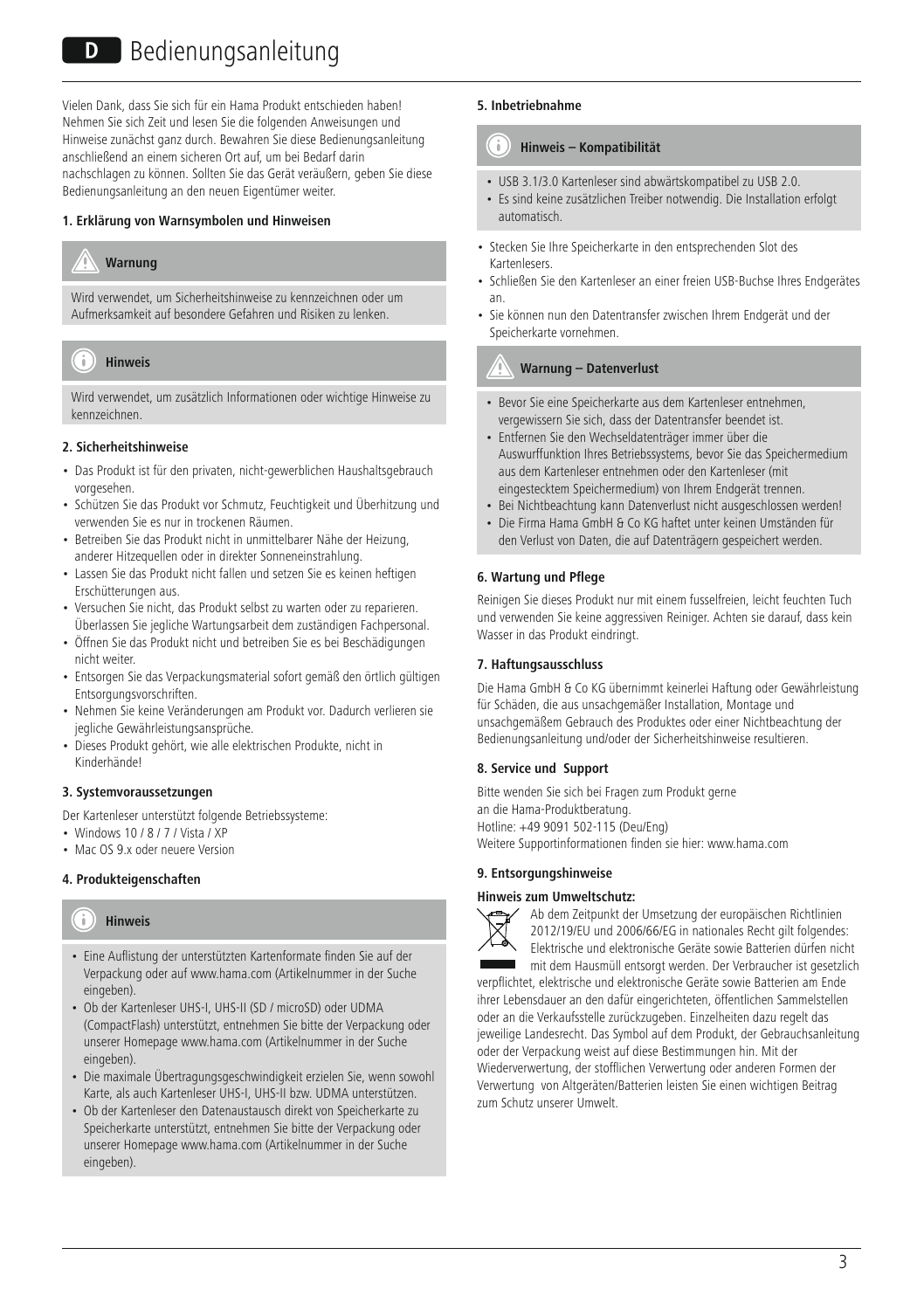# F Mode d'emploi

Nous vous remercions d'avoir choisi un produit Hama. Veuillez prendre le temps de lire l'ensemble des remarques et consignes suivantes. Veuillez conserver ce mode d'emploi à portée de main afin de pouvoir le consulter en cas de besoin. Transmettez-le au nouveau propriétaire avec l'appareil le cas échéant.

#### **1. Explication des symboles d'avertissement et des remarques**

# **Avertissement**

Ce symbole est utilisé pour indiquer des consignes de sécurité ou pour attirer votre attention sur des dangers et risques particuliers.

#### Ŧ **Remarque**

Ce symbole est utilisé pour indiquer des informations supplémentaires ou des remarques importantes.

### **2. Consignes de sécurité**

- Das Produkt ist für den privaten, nicht-gewerblichen Haushaltsgebrauch vorgesehen.
- Schützen Sie das Produkt vor Schmutz, Feuchtigkeit und Überhitzung und verwenden Sie es nur in trockenen Räumen.
- Betreiben Sie das Produkt nicht in unmittelbarer Nähe der Heizung, anderer Hitzequellen oder in direkter Sonneneinstrahlung.
- Lassen Sie das Produkt nicht fallen und setzen Sie es keinen heftigen Erschütterungen aus.
- Versuchen Sie nicht, das Produkt selbst zu warten oder zu reparieren. Überlassen Sie jegliche Wartungsarbeit dem zuständigen Fachpersonal.
- Öffnen Sie das Produkt nicht und betreiben Sie es bei Beschädigungen nicht weiter.
- Entsorgen Sie das Verpackungsmaterial sofort gemäß den örtlich gültigen Entsorgungsvorschriften.
- Nehmen Sie keine Veränderungen am Produkt vor. Dadurch verlieren sie jegliche Gewährleistungsansprüche.
- Dieses Produkt gehört, wie alle elektrischen Produkte, nicht in Kinderhände!

### **3. Configuration système requise**

Le lecteur de cartes prend en charge les systèmes d'exploitation suivants:

- Windows 10/8/7/Vista/XP
- Mac OS 9.X ou versions ultérieures

## **4. Caractéristiques du produit**

#### Ŧ **Remarque**

- Vous trouverez une liste des formats de cartes pris en charge sur l'emballage ou sur www.hama.com (saisissez la référence du produit dans le champ de recherche).
- Vous pourrez savoir si le lecteur de cartes est compatible avec les formats UHS-I, UHS-II (SD / microSD) ou UDMA (CompactFlash) en lisant l'emballage du produit ou consultant notre site Internet www.hama.com (saisissez la référence du produit dans le champ de recherche).
- Vous pourrez atteindre la vitesse de transmission maximale uniquement si la carte et le lecteur de cartes prennent en charge les formats UHS-I, UHS-II ou UDMA.
- Vous pourrez savoir si le lecteur de cartes prend en charge l'échange de données direct à partir d'une carte mémoire sur une autre en lisant l'emballage du produit ou consultant notre site Internet www.hama. com (saisissez la référence du produit dans le champ de recherche).

#### **5. Mise en service**

#### T **Remarque concernant la compatibilité**

- Les lecteurs de cartes USB 3.1/3.0 sont compatibles avec l'ancien format USB 2.0.
- Aucun pilote supplémentaire n'est nécessaire. L'installation démarre automatiquement.
- Insérez votre carte mémoire dans l'emplacement correspondant du lecteur de cartes
- Connectez le lecteur de cartes à un port USB libre de votre borne terminale.
- Vous pouvez alors lancer le transfert de données entre votre borne terminale et la carte mémoire.

# **Avertissement concernant la perte de données**

- Assurez-vous que le transfert des données est terminé avant d'extraire la carte mémoire du lecteur.
- Retirez en tous les cas le disque amovible à l'aide de la fonction d'extraction de votre système d'exploitation avant d'extraire le périphérique de stockage du lecteur de cartes ou avant de déconnecter le lecteur (contenant un périphérique de stockage) de votre appareil.
- Vous risquez sinon de perdre des données.
- L'entreprise Hama GmbH & Co KG ne peut être tenue responsable en cas de perte de données sauvegardées sur des supports de données.

## **6. Soins et entretien**

Nettoyez la balance uniquement à l'aide d'un chiffon non fibreux légèrement humide; évitez tout détergent agressif.

#### **7. Exclusion de garantie**

La société Hama GmbH & Co KG décline toute responsabilité en cas de dommages provoqués par une installation, un montage ou une utilisation non conformes du produit ou encore provoqués par un non respect des consignes du mode d'emploi et/ou des consignes de sécurité.

#### **8. Service et assistance**

En cas de question concernant le produit, veuillez vous adresser au service de conseil produits de Hama.

Ligne téléphonique directe : +49 9091 502-115 (allemand/anglais) Vous trouverez ici de plus amples informations concernant l'assistance : www.hama.com

# **9. Consignes de recyclage**

#### **Remarques concernant la protection de l'environnement:**



Conformément à la directive européenne 2012/19/EU et 2006/66/CE, et afin d'atteindre un certain nombre d'objectifs en matière de protection de l'environnement, les règles suivantes doivent être appliquées:

Les appareils électriques et électroniques ainsi que les batteries ne doivent pas être éliminés avec les déchets ménagers. Le pictogramme "picto" présent sur le produit, son manuel d'utilisation ou son emballage indique que le produit est soumis à cette réglementation. Le consommateur doit retourner le produit/la batterie usager aux points de collecte prévus à cet effet. Il peut aussi le remettre à un revendeur. En permettant enfin le recyclage des produits ainsi que les batteries, le consommateur contribuera à la protection de notre environnement. C'est un acte écologique.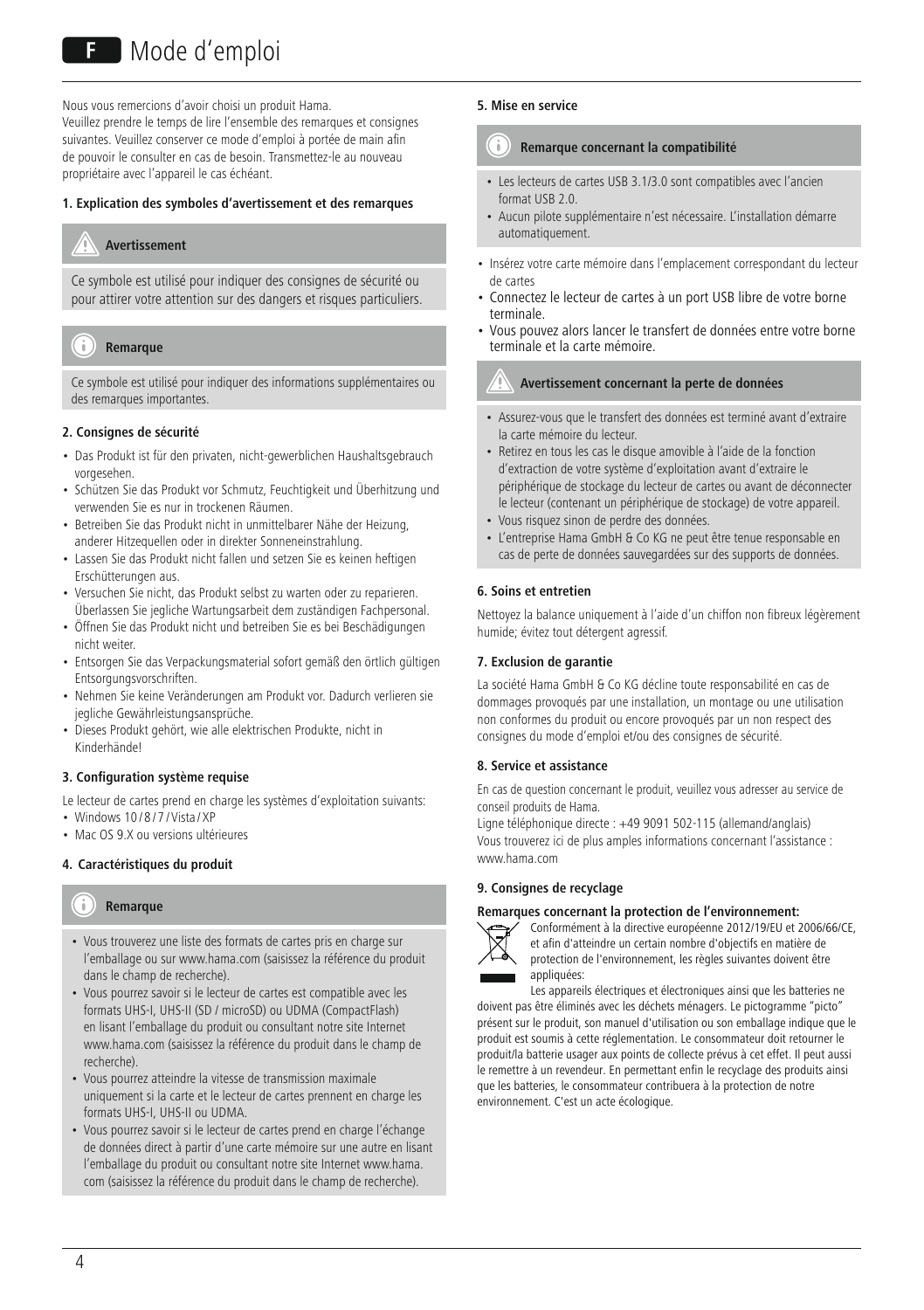# E Instrucciones de uso

Le agradecemos que se haya decidido por un producto de Hama. Tómese tiempo y léase primero las siguientes instrucciones e indicaciones. Después, guarde estas instrucciones de manejo en un lugar seguro para poder consultarlas cuando sea necesario. Si vende el aparato, entregue estas instrucciones de manejo al nuevo propietario.

#### **1. Explicación de los símbolos de aviso y de las indicaciones**

# **Aviso**

Se utiliza para caracterizar las indicaciones de seguridad o para llamar la atención sobre peligros y riesgos especiales.

#### T **Nota**

Se utiliza para caracterizar informaciones adicionales o indicaciones importantes.

#### **2. Instrucciones de seguridad**

- El producto es para el uso doméstico privado, no comercial.
- Se utiliza para caracterizar informaciones adicionales o indicaciones importantes.
- No opere el producto en las inmediaciones de la calefacción, de otras fuentes de calor o bajo la radiación directa del sol.
- No deje caer el producto ni lo someta a sacudidas fuertes.
- No intente mantener o reparar el aparato por cuenta propia. Encomiende cualquier trabajo de mantenimiento al personal especializado competente.
- No abra el producto y no lo siga operando de presentar deterioros.
- Deseche el material de embalaje en conformidad con las disposiciones locales sobre el desecho vigentes.
- No realice cambios en el aparato. Esto conllevaría la pérdida de todos los derechos de la garantía.
- Este aparato, como todos los aparatos eléctricos, no debe estar en manos de los niños.

#### **3. Requisitos del sistema**

El lector de tarjetas es compatible con los siguientes sistemas operativos:

- $\cdot$  Windows 10/8/7/Vista/XP
- Mac OS 9.x o versiones más recientes

### **4. Características del producto**

#### T **Nota**

- Encontrará una lista de los formatos de tarjeta compatibles en el embalaje o en www.hama.com (introduciendo el número de artículo en el campo de búsqueda).
- Consulte si el lector de tarjetas es compatible con UHS-I, UHS-II (SD/ microSD) o UDMA (CompactFlash) en el embalaje o en nuestra página web www.hama.com (introduciendo el número de artículo en el campo de búsqueda).
- Alcanzará la velocidad de transmisión máxima si tanto la tarjeta como el lector de tarjetas son compatibles con UHS-I, UHS-II o UDMA.
- Consulte si el lector de tarjetas es compatible con el intercambio de datos directo de tarjeta de memoria a tarjeta de memoria en el embalaje o en nuestra página web www.hama.com (introduciendo el número de artículo en el campo de búsqueda).

#### **5. Puesta en funcionamiento**

#### G **Nota – Compatibilidad**

- Los lectores de tarjeta USB 3.1/3.0 son compatibles con la versión anterior USB 2.0.
- No es necesaria la instalación de controladores adicionales. La instalación se realiza automáticamente.
- Introduzca la tarjeta de memoria en la ranura correspondiente del lector de tarjetas.
- Conecte el lector de tarjetas a un puerto USB libre de su terminal.
- Ahora puede proceder con la transmisión de datos entre su terminal y la tarjeta de memoria.

## **Advertencia – Pérdida de datos**

- Antes de retirar una tarjeta de memoria del lector de tarjetas, asegúrese de que la transmisión de datos ha finalizado.
- Siempre retire el medio extraíble de almacenamiento utilizando la función "Expulsar" de su sistema operativo antes de proceder a extraer el medio de memoria del lector de tarjetas o desconectar el lector de tarjetas (con el medio de memoria conectado) de su terminal.
- De lo contrario, no se puede excluir la posibilidad de que se produzca una pérdida de datos.
- Hama GmbH & Co KG no se responsabilizará en ningún caso por la pérdida de datos guardados en medios de almacenamiento de datos.

#### **6. Mantenimiento y cuidado**

Limpie este producto sólo con un paño ligeramente humedecido que no deje pelusas y no utilice detergentes agresivos.

# **7. Exclusión de responsabilidad**

Hama GmbH & Co KG no se responsabiliza ni concede garantía por los daños que surjan por una instalación, montaje o manejo incorrectos del producto o por la no observación de las instrucciones de manejo y/o de las instrucciones de seguridad.

#### **8. Servicio y soporte**

Si tiene que hacer alguna consulta sobre el producto, diríjase al asesoramiento de productos Hama. Línea directa: +49 9091 502-115 (Alemán/Inglés) Encontrar más información de soporte aquí: www.hama.com

# **9. Instrucciones para desecho y reciclaje**



Después de la puesta en marcha de la directiva Europea 2012/19/EU y 2006/66/EU en el sistema legislativo nacional, se aplicara lo siguiente:

Los aparatos eléctricos y electrónicos, así como las baterías, no se deben evacuar en la basura doméstica. El usuario está legalmente obligado a llevar los aparatos eléctricos y electrónicos, así como pilas y pilas

recargables, al final de su vida útil a los puntos de recogida comunales o a devolverlos al lugar donde los adquirió. Los detalles quedaran definidos por la ley de cada país. El símbolo en el producto, en las instrucciones de uso o en el embalaje hace referencia a ello. Gracias al reciclaje, al reciclaje del material o a otras formas de reciclaje de aparatos/pilas usados, contribuye Usted de forma importante a la protección de nuestro medio ambiente.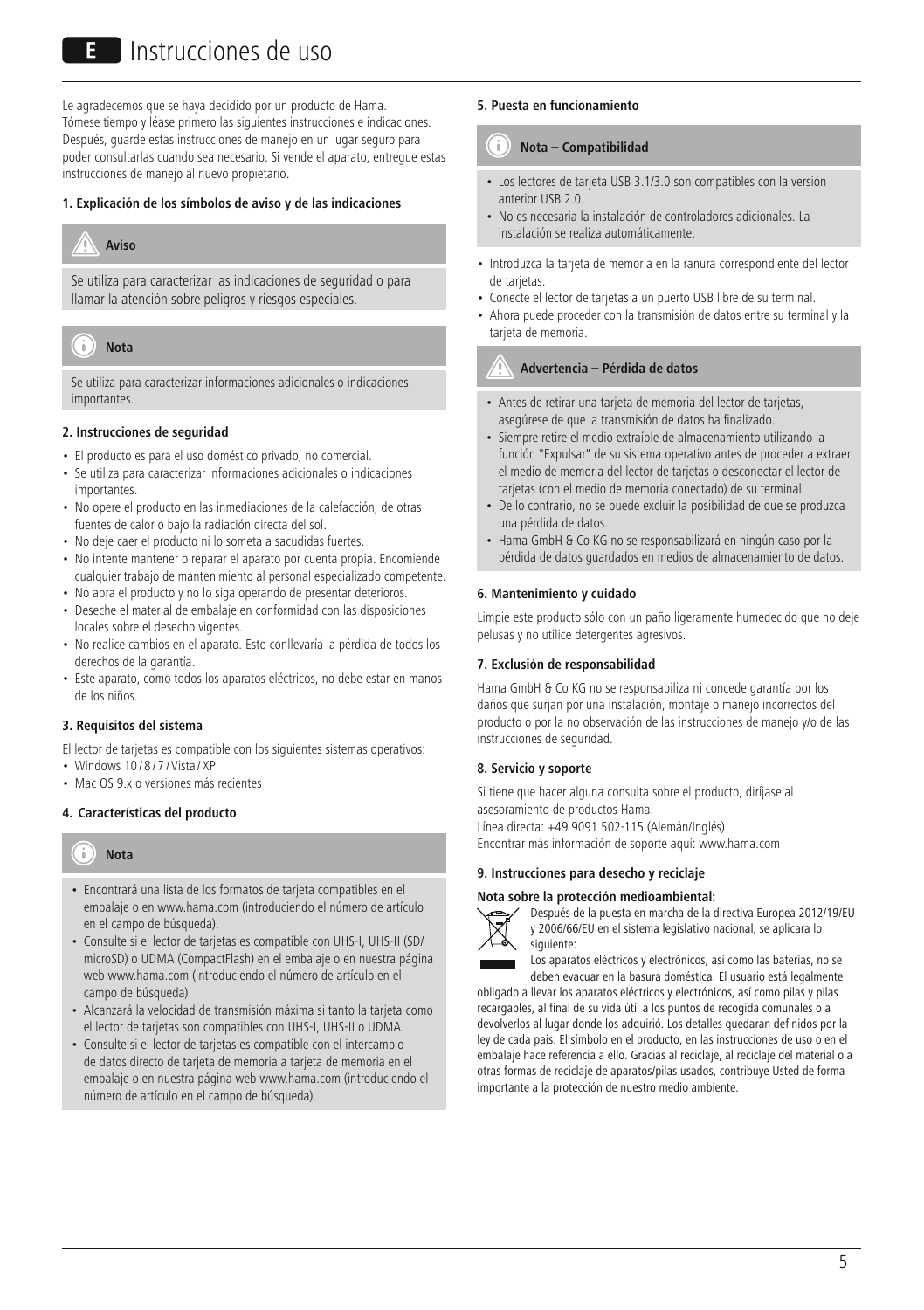Благодарим за покупку изделия фирмы Hama. внимательно ознакомьтесь с настоящей инструкцией. Храните инструкцию в надежном месте для справок в будущем. В случае передачи изделия другому лицу приложите и эту инструкцию.

#### **1. Предупредительные пиктограммы и инструкции**



Данным значком отмечены инструкции, несоблюдение которых может привести к опасной ситуации.

#### Ŧ **Примечание**

Дополнительная или важная информация.

### **2. Техника безопасности**

- Изделие предназначено только для домашнего применения.
- Беречь от грязи, влаги и перегрева. Эксплуатировать только в сухих помещениях.
- Не эксплуатировать в непосредственной близости с нагревательными приборами, беречь от прямых солнечных лучей.
- Не ронять. Беречь от сильных ударов.
- Запрещается самостоятельно ремонтировать устройство. Ремонт разрешается производить только квалифицированному персоналу.
- Изделие не открывать. Запрещается эксплуатировать неисправное изделие.
- Утилизировать упаковку в соответствии с местными нормами.
- Запрещается вносить изменения в конструкцию. В противном случае гарантийные обязательства аннулируются.
- Не давать детям!

#### **3. Требования к системе**

Совместимость с операционными системами:

- Windows 10/8/7/Vista/XP
- Mac OS 9.x и более поздние

#### **4. Характеристики**

#### Ð **Примечание**

- Список поддерживаемых форматов карт указан на упаковке, а также на сайте www.hama.com (при поиске введите номер артикула).
- Сведения о том, поддерживает ли устройство чтения карты UHS-I, UHS-II (SD/microSD) или UDMA (CompactFlash), можно найти на упаковке или на нашем сайте www.hama.com (при поиске введите номер артикула).
- Максимальная скорость передачи достигается, если и карта, и устройство чтения поддерживают UHS-I, UHS-II или UDMA.
- Сведения о том, поддерживает ли устройство чтения передачу данных непосредственно с одной карты памяти на другую, можно найти на упаковке или на нашем сайте www.hama.com (при поиске введите номер артикула).

#### **5. Ввод в эксплуатацию**

#### T **Примечание! Совместимость**

- Устройства чтения карт USB 3.1/3.0 поддерживают обратную совместимость с USB 2.0.
- Дополнительное ПО не требуется. Установка осуществляется автоматически.
- Вставьте карту памяти в соответствующее гнездо устройства
- Подключите устройство чтения к свободному разъему USB конечного устройства.
- Теперь можно приступить к обмену данными между картой памяти и конечным устройством.

#### **Предупреждение! Удаление данных**

- Не вынимайте карту памяти из устройства чтения, пока полностью не завершится перенос данных.
- Чтобы извлечь карту памяти или отключить устройство чтения карт памяти (с вставленной картой) от компьютера, всегда следует использовать команду «Извлечь» операционной системы.
- В противном случае возможна утеря данных!
- Компания Hama GmbH & Co KG не несет ответственность за утерю информации, сохраненной на носителе данных.

#### **6. Уход и техническое обслуживание**

Чистку изделия производить только безворсовой слегка влажной салфеткой. Запрещается применять агрессивные чистящие средства.

#### **7. Отказ от гарантийных обязательств**

Компания Hama GmbH & Co KG не несет ответственность за ущерб, возникший вследствие неправильного монтажа, подключения и использования изделия не по назначению, а также вследствие несоблюдения инструкции по эксплуатации и техники безопасности.

#### **8. Отдел техобслуживания**

По вопросам ремонта или замены неисправных изделий обращайтесь к продавцу или в сервисную службу компании Hama. Горячая линия отдела техобслуживания:

+49 9091 502-115 (немецкий, английский)

Подробнее смотрите здесь: www.hama.com

#### **9. Инструкции по утилизации**

#### **Охрана окружающей среды:**



С момента перехода национального законодательства на европейские нормативы 2012/19/EU и 2006/66/EU действительно следующее:

Электрические и электронные приборы, а также батареи запрещается утилизировать с обычным мусором. Потребитель, согласно закону, обязан утилизировать электрические и электронные приборы, а также батареи и аккумуляторы после их использования в специально предназначенных для этого пунктах сбора, либо в пунктах продажи. Детальная регламентация этих требований осуществляется соответствующим местным законодательством. Необходимость соблюдения данных предписаний обозначается особым значком на изделии, инструкции по эксплуатации или упаковке. При переработке, повторном использовании материалов или при другой форме утилизации бывших в употреблении приборов Вы помогаете охране окружающей среды. В соответствии с предписаниями по обращению с батареями, в Германии вышеназванные нормативы действуют для утилизации батарей и аккумуляторов.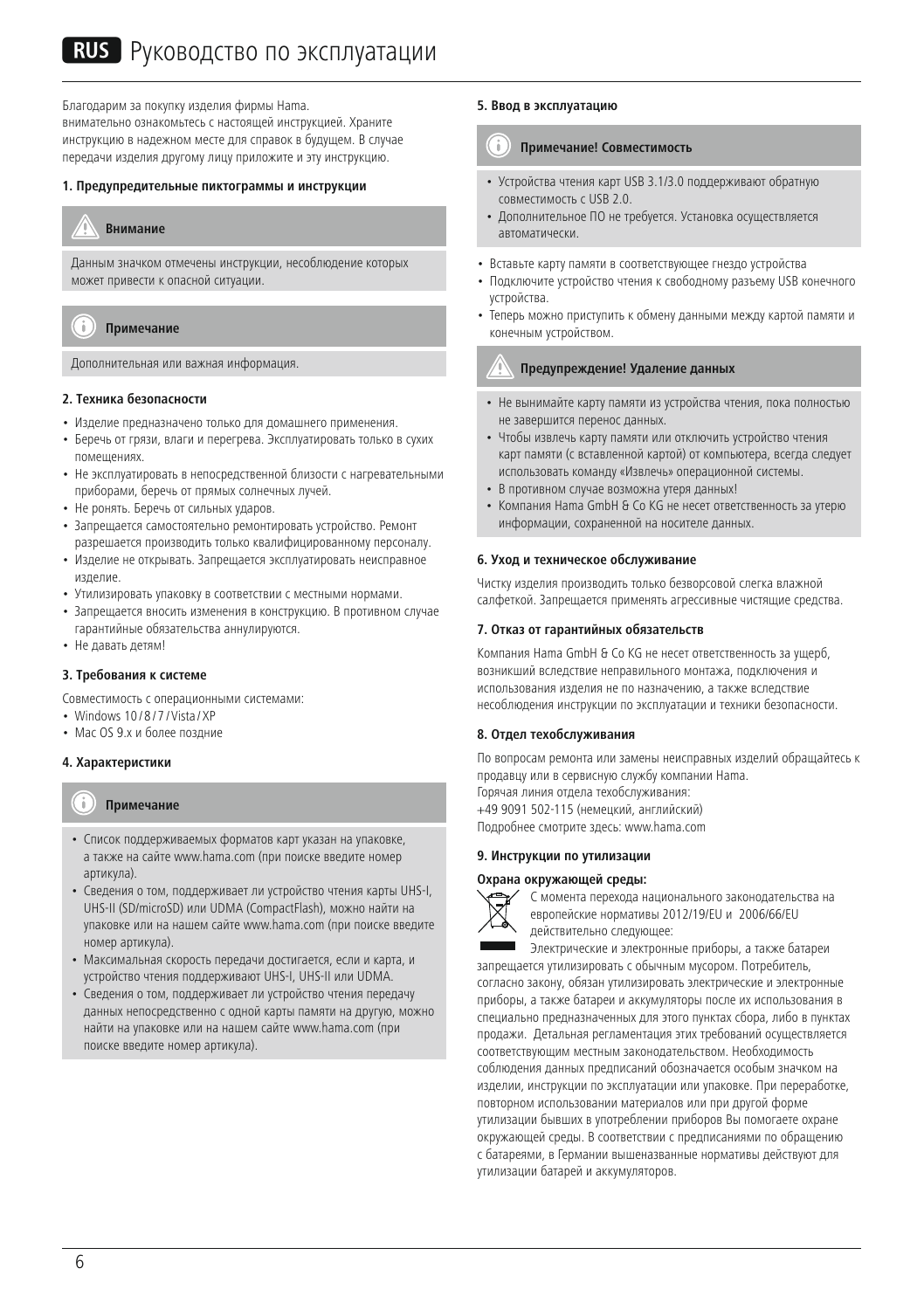# I**I**II Istruzioni per l'uso

Grazie per avere acquistato un prodotto Hama!

Prima della messa in esercizio, leggete attentamente le seguenti istruzioni e avvertenze, quindi conservatele in un luogo sicuro per una eventuale consultazione. In caso di cessione dell'apparecchio, consegnate anche le presenti istruzioni al nuovo proprietario.

# **1. Spiegazione dei simboli di avvertimento e delle indicazioni**

# **Attenzione**

Viene utilizzato per contrassegnare le indicazioni di sicurezza oppure per rivolgere l'attenzione verso particolari rischi e pericoli.

#### -21 **Avvertenza**

Viene utilizzato per contrassegnare informazioni supplementari o indicazioni importanti.

### **2. Indicazioni di sicurezza**

- Il prodotto è concepito per l'uso domestico privato, non commerciale.
- Proteggere il prodotto da sporcizia, umidità e surriscaldamento e utilizzarlo solo in ambienti asciutti.
- Evitare di mettere in esercizio il prodotto in prossimità di riscaldamento, altre fonti di calore o la luce diretta del sole.
- Non fare cadere il prodotto e non sottoporlo a forti scossoni!
- Non tentare di aggiustare o riparare l'apparecchio da soli. Fare eseguire qualsiasi lavoro di riparazione al personale specializzato competente.
- Non aprire il prodotto e non utilizzarlo più se danneggiato.
- Smaltire immediatamente il materiale d'imballaggio attenendosi alle prescrizioni locali vigenti.
- Non apportare modifiche all'apparecchio per evitare di perdere i diritti di garanzia.
- Tenere questo apparecchio, come tutte le apparecchiature elettriche, fuori dalla portata dei bambini!

### **3. Requisiti del sistema**

Il lettore schede supporta i seguenti sistemi operativi:

- Windows  $10/8/7$  / Vista / XP
- Mac OS 9.x o versioni successive

# **4. Caratteristiche del prodotto**

#### T **Avvertenza**

- Sia sulla confezione che sul sito www.hama.com si trova un elenco dei formati idonei delle schede (indicare per la ricerca il numero dell'articolo).
- Leggere sulla confezione o sul sito web www.hama.com (indicare per la ricerca il numero dell'articolo), se il lettore schede sia idoneo per i formati UHS-I, UHS-II (SD / microSD) oppure UDMA (CompactFlash).
- La velocità massima di trasmissione si ottiene se sia la scheda che il lettore sono idonei per i formati UHS-I, UHS-II bzw. UDMA
- Leggere sulla confezione o sul sito web www.hama.com (indicare per la ricerca il numero dell'articolo), se il lettore schede sia idoneo per il trasferimento di dati da scheda a scheda.

#### **5. Messa in funzione**

#### าา **Avvertenza – compatibilità**

- I lettori schede USB 3.1/3.0 sono compatibili verso il basso per USB 2.0.
- Non sono necessari driver supplementari. L'installazione avviene automaticamente
- Inserite la scheda di memoria nello slot del lettore schede
- Collegare il lettore schede a una porta USB libera del proprio terminale.
- Adesso è possibile effettuare il trasferimento dati tra il terminale e la scheda di memoria.

# **Attenzione – perdita di dati**

- Prima di rimuovere una scheda di memoria dal lettore schede, accertarsi che sia concluso il trasferimento dati.
- Utilizzare sempre la funzione di rimozione sicura del proprio sistema operativo prima di rimuovere una scheda di memoria dal lettore o di scollegare il lettore schede dal proprio terminale (con supporto di memoria inserito)
- In caso di inosservanza si possono perdere tutti i dati!
- La ditta Hama GmbH & Co KG non si assume alcuna responsabilità in caso di perdita dei dati memorizzati sul supporto dati.

#### **6. Cura e manutenzione**

Pulire questo prodotto solo con un panno umido e che non lascia pelucchi e non utilizzare mai detergenti aggressivi.

#### **7. Esclusione di garanzia**

Hama GmbH & Co KG non si assume alcuna responsabilità per i danni derivati dal montaggio o l'utilizzo scorretto del prodotto, nonché dalla mancata osservanza delle istruzioni per l'uso e/o delle indicazioni di sicurezza.

### **8. Assistenza e supporto**

In caso di domande sul prodotto, rivolgersi alla Consulenza prodotto Hama. Hotline: +49 9091 502-115 (ted./ing.) Ulteriori informazioni sul supporto sono disponibili qui: www.hama.com

#### **9. Indicazioni di smaltimento**

#### **Informazioni per protezione ambientale:**



Dopo l'implementazione della Direttiva Europea 2012/19/EU e 2006/66/EU nel sistema legale nazionale, ci sono le seguenti applicazioni:

Le apparecchiature elettriche ed elettroniche e le batterie non devono essere smaltite con i rifiuti domestici. I consumatori sono obbligati dalla legge a restituire I dispositivi elettrici ed elettronici e le batterie alla fine della loro vita utile ai punti di raccolta pubblici preposti per questo scopo o nei punti vendita. Dettagli di quanto riportato sono definiti dalle leggi nazionali di ogni stato. Questo simbolo sul prodotto, sul manuale d'istruzioni o sull'imballo indicano che questo prodotto è soggetto a queste regole. Riciclando, ri-utilizzando i materiali o utilizzando sotto altra forma i vecchi prodotti/le batterie, darete un importante contributo alla protezione dell'ambiente.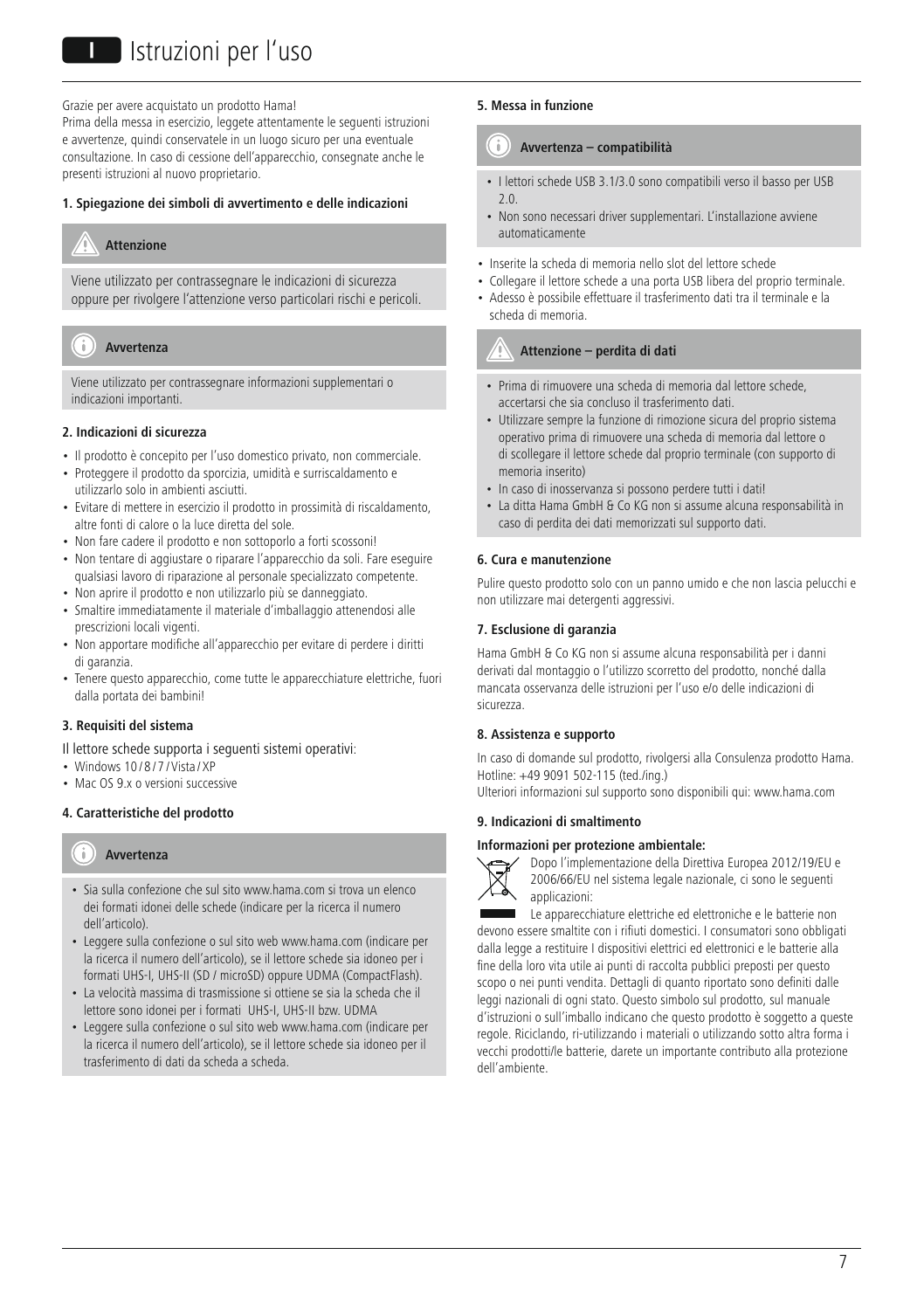# NL Gebruiksaanwijzing

Hartelijk dank dat u voor een product van Hama heeft gekozen. Neem de tijd om de volgende aanwijzingen en instructies volledig door te lezen. Berg deze gebruiksaanwijzing vervolgens op een goede plek op zodat u hem als naslagwerk kunt gebruiken. Op zodat u hem als naslagwerk kunt gebruiken. Mocht u het toestel verkopen, geeft u dan ook deze gebruiksaanwijzing aan de nieuwe eigenaar.

## **1. Verklaring van waarschuwingssymbolen en instructies**

# **Waarschuwing**

Wordt gebruikt voor veiligheidsinstructies of om de aandacht te trekken op bijzondere gevaren en risico's.

#### Ŧ **Aanwijzing**

Wordt gebruikt voor extra informatie of belangrijke informatie.

### **2. Veiligheidsinstructies**

- Het product is bedoeld voor niet-commercieel privegebruik in huiselijke kring.
- Bescherm het product tegen vuil, vocht en oververhitting en gebruik het alleen in droge ruimten.
- Gebruik het product niet in de onmiddellijke nabijheid van een verwarming of andere warmtebronnen en stel het niet bloot aan directe zonnestralen.
- Laat het product niet vallen en stel het niet bloot aan zware schokken of stoten.
- Probeer niet het product zelf te onderhouden of te repareren. Laat onderhouds- en reparatiewerkzaamheden door vakpersoneel uitvoeren.
- Open het product niet en gebruik het niet meer als het beschadigd is.
- Het verpakkingsmateriaal direct en overeenkomstig de lokaal geldende afvoervoorschriften afvoeren.
- Verander niets aan het toestel. Daardoor vervalt elke aanspraak op garantie.
- Elektrische apparaten dienen buiten het bereik van kinderen gehouden te worden!

### **3. Systeemeisen**

De kaartlezer ondersteunt de volgende besturingssystemen:

- Windows 10/8/7/Vista/XP
- Mac OS 9.x of nieuwere versies

# **4. Producteigenschappen**

#### Ŧ **Aanwijzing**

- Een lijst met ondersteunde kaartformaten vindt u op de verpakking of op www.hama.com (artikelnummer in de zoekopdracht invoeren).
- Of de kaartlezer UHS-I, UHS-II (SD / microSD) of UDMA (CompactFlash) ondersteunt, vindt u op de verpakking of op onze homepage www. hama.com (artikelnummer in de zoekopdracht invoeren).
- De maximale overdrachtssnelheid wordt bereikt, als zowel de kaart alsook de kaartlezer UHS-I, UHS-II resp. UDMA wordt ondersteund.
- Of de kaartlezer de gegevens direct ondersteunt, vindt u op de verpakking of op onze homepage www.hama.com (artikelnummer in de zoekopdracht invoeren).

# **5. Inbedrijfstelling**

#### G **Aanwijzing – compatibiliteit**

- USB 3.1/3.0 kaartlezers zijn ook compatibel met USB 2.0.
- Het installeren van extra drivers is niet noodzakelijk. De installatie wordt automatisch uitgevoerd.
- Steek uw geheugenkaart in de desbetreffende sleuf van de kaartlezer.
- Sluit de kaartlezer op een vrije USB-poort van uw eindtoestel aan.
- U kunt nu de gegevensoverdracht tussen uw eindtoestel en de geheugenkaart uitvoeren.

# **Waarschuwing – verlies van gegevens**

- Voordat u een geheugenkaart uit de kaartlezer wegneemt, dient u er zeker van te zijn dat de gegevensoverdracht is voltooid.
- Verwijder de gegevensdrager altijd met de functie "Uitwerpen" van uw besturingssysteem, voordat u het opslagmedium uit de kaartlezer wegneemt of de kaartlezer (met geplaatst opslagmedium) van uw eindtoestel loskoppelt.
- Als hier niet op wordt gelet, kan gegevensverlies niet worden uitgesloten!
- De firma Hama GmbH & Co KG is nooit aansprakelijk voor het verlies van gegevens die op informatiedragers opgeslagen zijn.

#### **6. Onderhoud en verzorging**

Reinig dit product uitsluitend met een pluisvrije, licht vochtige doek en maak geen gebruik van agressieve reinigingsmiddelen.

#### **7. Uitsluiting van garantie en aansprakelijkheid**

Hama GmbH & Co KG aanvaardt geen enkele aansprakelijkheid of garantieclaims voor schade of gevolgschade, welke door ondeskundige installatie, montage en ondeskundig gebruik van het product ontstaan of het resultaat zijn van het niet in acht nemen van de bedieningsinstructies en/of veiligheidsinstructies.

### **8. Service en support**

Neem bij vragen over het product contact op met de afdeling Productadvies van HAMA.

Hotline: +49 9091 502-115 (Duits/Engels) Meer support-informatie vindt u hier: www.hama.com

#### **9. Aanwijzingen over de afvalverwerking**

#### **Notitie aangaande de bescherming van het milieu:**



Ten gevolge van de invoering van de Europese Richtlijn 2012/19/ EU en 2006/66/EU in het nationaal juridisch systeem, is het volgende van toepassing:

Elektrische en elektronische apparatuur, zoals batterijen mag niet met het huisvuil weggegooid worden. Consumenten zijn wettelijk verplicht om elektrische en elektronische apparaten zoals batterijen op het einde van gebruik in te dienen bij openbare verzamelplaatsen speciaal opgezet voor dit doeleinde of bij een verkooppunt. Verdere specificaties aangaande dit onderwerp zijn omschreven door de nationale wet van het betreffende land. Dit symbool op het product, de gebruiksaanwijzing of de verpakking duidt erop dat het product onderworpen is aan deze richtlijnen. Door te recycleren, hergebruiken van materialen of andere vormen van hergebruiken van oude toestellen/batterijen, levert u een grote bijdrage aan de bescherming van het milieu.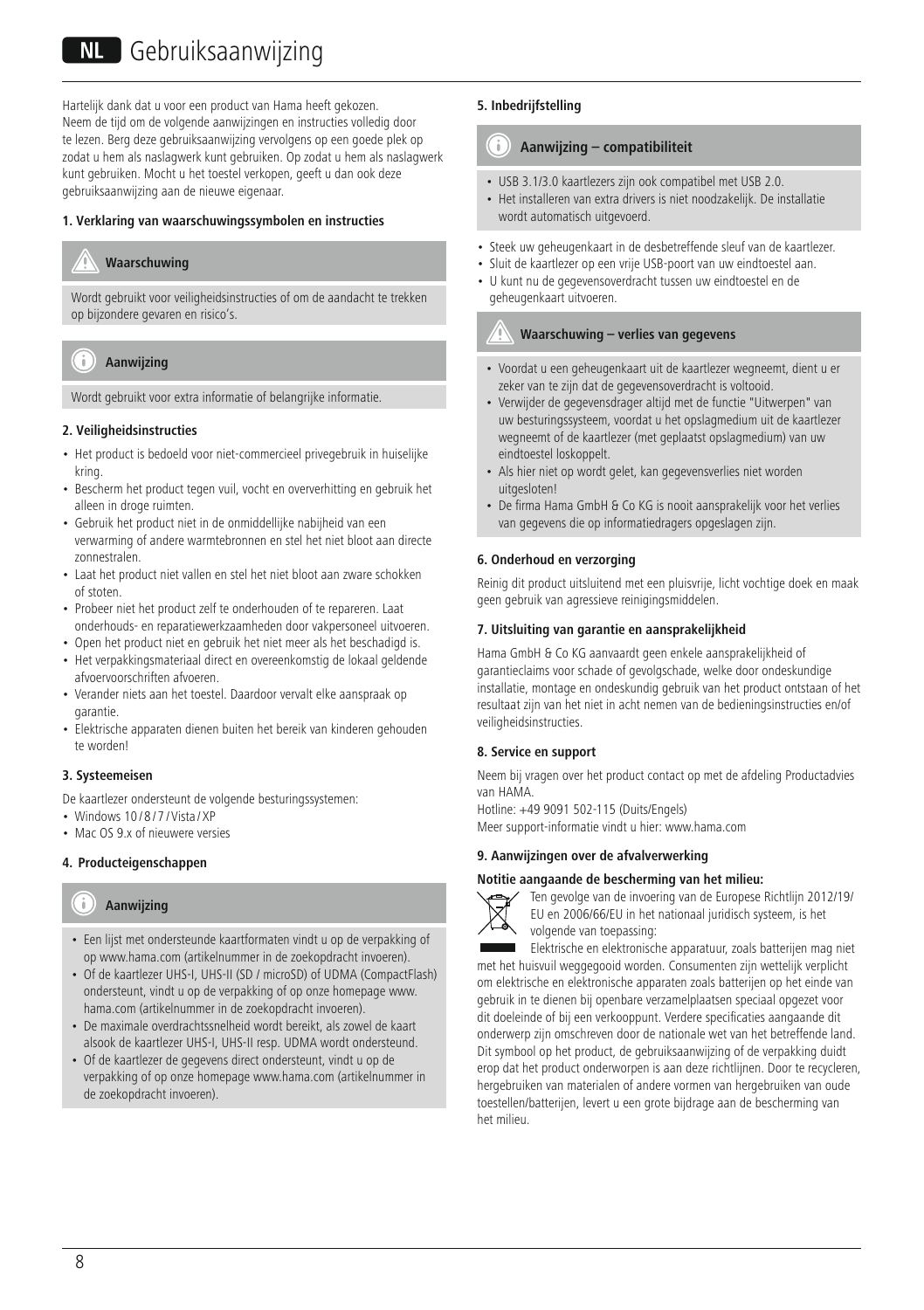# **GR** Οδηνίες χρήσης

Σας ευχαριστούμε για την αγορά αυτού του προϊόντος. της Hama! Διαβάστε προσεκτικά τις παρακάτω οδηγίες και υποδείξεις. Στη συνέχεια, φυλάξτε αυτό το εγχειρίδιο σε ασφαλές μέρος για μελλοντική χρήση. Σε περίπτωση που πουλήσετε της συσκευή, παραδώστε αυτό το εγχειρίδιο στον επόμενο αγοραστή

# **1. Επεξήγηση συμβόλων προειδοποίησης και υποδείξεων**

# **Προειδοποίηση**

Χρησιμοποιείται για τη σήμανση υποδείξεων ασφαλείας ή για να επιστήσει την προσοχή σε ιδιαίτερους κινδύνους.

# **Υπόδειξη**

Χρησιμοποιείται για τη σήμανση επιπλέον πληροφοριών ή σημαντικών υποδείξεων.

# **2. Υποδείξεις ασφαλείας**

- Το προϊόν προορίζεται για σκοπούς οικιακής χρήσης.
- Πρέπει να προστατεύετε το προϊόν από βρομιά, υγρασία και υπερθέρμανση και να το χρησιμοποιείτε μόνο σε ξηρούς χώρους.
- Μην χρησιμοποιείτε το προϊόν κοντά σε καλοριφέρ, άλλες πηγές θερμότητας ή σε σημεία όπου δέχεται άμεση ηλιακή ακτινοβολία
- Το προϊόν δεν επιτρέπεται να πέφτει κάτω, ούτε και να δέχεται δυνατά χτυπήματα.
- Μην επιχειρήσετε να συντηρήσετε ή να επισκευάσετε τη συσκευή εσείς οι ίδιοι. Οι εργασίες συντήρησης πρέπει να γίνονται από εξειδικευμένα άτομα.
- Μην ανοίγετε το προϊόν και μην το χρησιμοποιείτε αν χαλάσει.
- Απορρίψτε κατευθείαν το υλικό συσκευασίας σύμφωνα με τους ισχύοντες τοπικούς κανονισμούς απόρριψης.
- Μην κάνετε μετατροπές στη συσκευή. Κατ' αυτόν τον τρόπο παύει να ισχύει η εγγύηση.
- Μην αφήνετε τα παιδιά να αγγίζουν αυτή ή οποιαδήποτε άλλη ηλεκτρική συσκευή.

### **3. Προϋποθέσεις συστήματος**

Η συσκευή ανάγνωσης καρτών υποστηρίζει τα παρακάτω λειτουργικά συστήματα:

- Windows 10/8/7/Vista/XP
- Mac OS 9.x ή νεότερες εκδόσεις

# **4. Ιδιότητες του προϊόντος**

#### Ŧ **Υπόδειξη**

- Μπορείτε να βρείτε έναν κατάλογο με τις μορφές καρτών που υποστηρίζονται στη συσκευασία ή στη διεύθυνση www.hama.com (εισαγάγετε τον κωδικό προϊόντος στο πεδίο αναζήτησης).
- Για να μάθετε αν η συσκευή ανάγνωσης καρτών υποστηρίζει τεχνολογία UHS-I, UHS-II (SD / microSD) ή UDMA (CompactFlash), ανατρέξτε στη συσκευασία ή στην ιστοσελίδα μας www.hama.com (εισαγάγετε τον κωδικό προϊόντος στο πεδίο αναζήτησης).
- Η μέγιστη ταχύτητα μεταφοράς επιτυγχάνεται, όταν τόσο η κάρτα όσο και η συσκευή ανάγνωσης καρτών υποστηρίζουν τεχνολογία UHS-I, UHS-II ή UDMA.
- Για να μάθετε αν η συσκευή ανάγνωσης καρτών υποστηρίζει την άμεση ανταλλαγή δεδομένων από μια κάρτα μνήμης σε μια άλλη κάρτα μνήμης, ανατρέξτε στη συσκευασία ή στην ιστοσελίδα μας www.hama. com (εισαγάγετε τον κωδικό προϊόντος στο πεδίο αναζήτησης).

# **5. Έναρξη χρήσης**

#### Ð **Υπόδειξη – Συμβατότητα**

- Οι συσκευές ανάγνωσης καρτών USB 3.1/3.0 είναι αναδρομικά συμβατές έως την έκδοση USB 2.0.
- Δεν χρειάζεται επιπλέον εγκατάσταση προγράμματος οδήγησης Η εγκατάσταση γίνεται αυτόματα.
- Εισάγετε την κάρτα μνήμης στην αντίστοιχη υποδοχή της συσκευής ανάγνωσης καρτών
- Συνδέστε τη συσκευή ανάγνωσης καρτών σε μια ελεύθερη υποδοχή USB της τελικής συσκευής.
- Τώρα, μπορείτε να ξεκινήσετε τη μεταφορά δεδομένων ανάμεσα στην τελική συσκευή και την κάρτα μνήμης.

# **Προειδοποίηση – Η απώλεια δεδομένων**

- Πριν αφαιρέσετε την κάρτα μνήμης από τη συσκευή ανάγνωσης, βεβαιωθείτε ότι έχει ολοκληρωθεί η μεταφορά δεδομένων.
- Αφαιρείτε πάντα τον αφαιρούμενο δίσκο μέσω της λειτουργίας εξαγωγής του λειτουργικού σας συστήματος, πριν αφαιρέσετε το μέσο αποθήκευσης από τη συσκευή ανάγνωσης καρτών ή πριν αφαιρέσετε τη συσκευή ανάγνωσης καρτών (με το μέσο αποθήκευσης συνδεδεμένο) από την τελική συσκευή.
- Σε περίπτωση μη τήρησης των παραπάνω μπορεί να χαθούν κάποια δεδομένα!
- Η εταιρία Hama GmbH & Co KG δεν φέρει σε καμία περίπτωση ευθύνη για την απώλεια δεδομένων, τα οποία αποθηκεύονται σε φορείς δεδομένων.

### **6. Συντήρηση και φροντίδα**

Καθαρίζετε αυτό το προϊόν μόνο με ένα ελαφρώς βρεγμένο πανί χωρίς χνούδια και μην χρησιμοποιείτε επιθετικά καθαριστικά.

## **7. Απώλεια εγγύησης**

Η εταιρεία Hama GmbH & Co KG δεν αναλαμβάνει καμία ευθύνη ή εγγύηση για ζημιές, οι οποίες προκύπτουν από λανθασμένη εγκατάσταση και συναρμολόγηση ή λανθασμένη χρήση του προϊόντος ή μη τήρηση των οδηγιών λειτουργίας και/ή των υποδείξεων ασφαλείας.

# **8. Σέρβις και υποστήριξη**

Για ερωτήσεις σχετικά με το προϊόν απευθυνθείτε στην υπηρεσία εξυπηρέτησης πελατών της Hama.

Γραμμή υποστήριξης: +49 9091 502-115 (Γερμανικά/Αγγλικά) Περισσότερες πληροφορίες υποστήριξης θα βρείτε στη διεύθυνση: www. hama.com

### **9. Υποδείξεις απόρριψης**

## **Υπόδειξη σχετικά με την προστασία περιβάλλοντος:**



Από τη στιγμή που η Ευρωπαϊκή Οδηγία 2012/19/EU και 2006/66/ EE ενσωματώνεται στο εθνικό δίκαιο ισχύουν τα εξής: Οι ηλεκτρικές και οι ηλεκτρονικές συσκευές καθώς και οι

μπαταρίες δεν επιτρέπεται να πετιούνται στα οικιακά απορρίμματα. Οι καταναλωτές υποχρεούνται από τον νόμο να επιστρέφουν τις ηλεκτρικές

και ηλεκτρονικές συσκευές καθώς και τις μπαταρίες στο τέλος της ζωής τους στα δημόσια σημεία περισυλλογής που έχουν δημιουργηθεί γι' αυτό το σκοπό ή στα σημεία πώλησης. Οι λεπτομέρειες ρυθμίζονται στη σχετική νομοθεσία. Το σύμβολο πάνω στο προϊόν, στο εγχειρίδιο χρήσης ή στη συσκευασία παραπέμπει σε αυτές τις διατάξεις. Με την ανακύκλωση, επαναχρησιμοποίηση των υλικών ή με άλλες μορφές χρησιμοποίησης παλιών συσκευών / Μπαταριών συνεισφέρετε σημαντικά στην προστασία του περιβάλλοντος. Στη Γερμανία ισχύουν αντίστοιχα οι παραπάνω κανόνες απόρριψης σύμφωνα με τον κανονισμό για μπαταρίες και συσσωρευτές.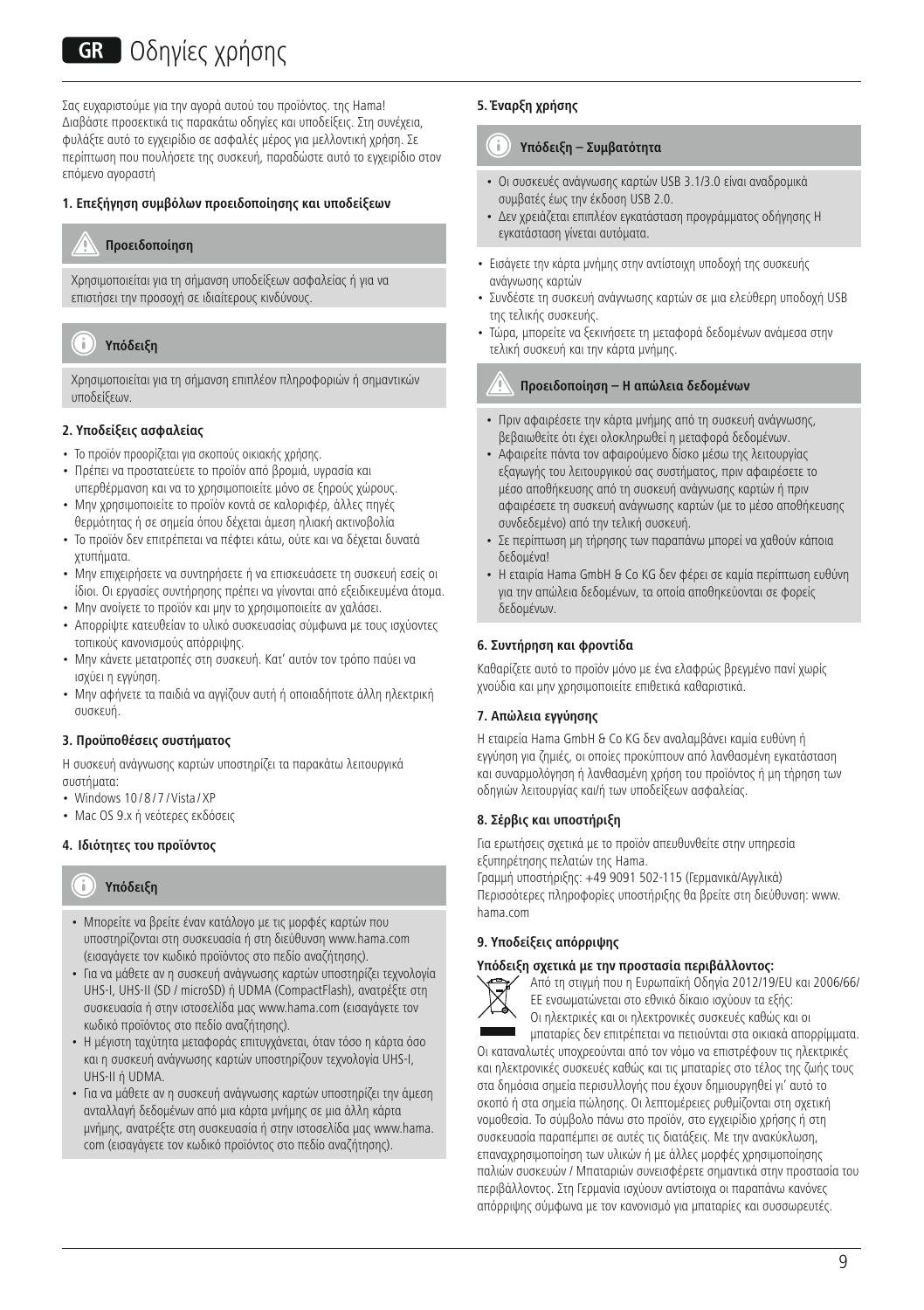Dziękujemy za zakup naszego produktu!

Przed pierwszym użyciem należy dokładnie przeczytać instrukcję obsługi. Instrukcję należy przechować, gdyż może być jeszcze potrzebna.

#### **1. Objaśnienie symboli ostrzegawczych i wskazówek**

# **Ostrzeżenie**

Używane w celu zwrócenia uwagi na szczególne niebezpieczeństwo lub ryzyko.



Używane w celu zwrócenia uwagi na szczególnie przydatne informacje.

# **2. Wskazówki dotyczące bezpieczeństwa**

- Produkt jest przeznaczony do prywatnego, niekomercyjnego użytku domowego.
- Chronić produkt przed zanieczyszczeniem, wilgocią i przegrzaniem. i stosować go tylko w suchych pomieszczeniach.
- Nie używać produktu w bezpośredniej bliskości ogrzewania, innych źródeł ciepła ani nie wystawiać go na bezpośrednie promieniowanie słoneczne.
- Nie używać produktu w bezpośredniej bliskości ogrzewania, innych źródeł ciepła ani nie wystawiać go na bezpośrednie promieniowanie słoneczne.
- Nie próbować naprawiać samodzielnie urządzenia. Prace serwisowe zlecać wykwalifikowanemu personelowi fachowemu.
- Nie otwierać produktu i nie używać go, gdy jest uszkodzony.
- Materiały opakowaniowe należy natychmiast poddać utylizacji zgodnie z obowiązującymi przepisami miejscowymi.
- Nie modyfikować urządzenia. Prowadzi to do utraty wszelkich roszczeń z tytułu gwarancji.
- Trzymać urządzenie, jak wszystkie urządzenia elektryczne, z dala od dzieci!

### **3. Wymagania systemowe**

Czytnik kart obsługuje następujące systemy operacyjne:

- Windows 10/8/7/Vista/XP
- Mac OS 9.x lub nowsze wersje

# **4. Charakterystyka produktu**

#### Ŧ **Wskazówki**

- Listę obsługiwanych formatów kart można znaleźć na opakowaniu lub na www.hama.com (numer artykułu wprowadzić w polu wyszukiwania).
- Informację, czy czytnik kart obsługuje UHS-I, UHS-II (SD/microSD) lub UDMA (CompactFlash), można znaleźć na opakowaniu lub na naszej stronie www.hama.com (numer artykułu wprowadzić w polu wyszukiwania).
- Maksymalną szybkość transmisji można osiągnąć wtedy, gdy zarówno karta, jak i czytnik kart obsługują UHS-I, UHS-II lub UDMA.
- Informację, czy czytnik kart obsługuje wymianę danych bezpośrednio między kartami pamięci, można znaleźć na opakowaniu lub na naszej stronie www.hama.com (numer artykułu wprowadzić w polu wyszukiwania).

# **5. Uruchamianie**

#### G **Informacja – kompatybilność**

- Czytniki kart USB 3.1/3.0 są kompatybilne w dół do USB 2.0.
- Nie są potrzebne żadne dodatkowe sterowniki. Instalowanie odbywa się automatycznie.
- Włożyć kartę pamięci w odpowiedni slot czytnika kart.
- Podłączyć czytnik kart do wolnego portu USB urządzenia końcowego. • Teraz można rozpocząć transfer danych między urządzeniem końcowym a kartą pamięci.

# **Ostrzeżenie – utrata danych**

- Przed wyjęciem karty pamięci z czytnika upewnić się, że transfer danych został zakończony.
- Przed wyjęciem nośnika danych z czytnika kart bądź odłączeniem czytnika kart (z włożonym nośnikiem danych) od urządzenia końcowego należy zawsze usunąć wymienny nośnik danych za pomocą funkcji bezpiecznego usuwania sprzętu systemu operacyjnego.
- Nieprzestrzeganie tego zalecenia może prowadzić do utraty danych!
- Firma Hama GmbH & Co KG nie odpowiada w żadnym wypadku za utratę danych zapisanych na nośnikach danych.

# **6. Czyszczenie**

Produkt można czyścić jedynie lekko zwilżoną szmatką. Do czyszczenia nie należy używać żadnych silnych i agresywnych detergentów.

## **7. Wyłączenie odpowiedzialności**

Hama GmbH & Co KG nie udziela gwarancji ani nie odpowiada za szkody wskutek niewłaściwej instalacji, montażu oraz nieprawidłowego stosowania produktu lub nieprzestrzegania instrukcji obsługi i/lub wskazówek bezpieczeństwa.

### **8. Serwis i pomoc techniczna**

W razie pytań dotyczących produktu prosimy zwrócić się do infolinii Hama. Gorąca linia: +49 9091 502-115 (niem./ang.)

Dodatkowe informacje są dostępne na stronie: www.hama.com

# **9. Informacje dotycząca recyklingu**

#### **Wskazówki dotyczące ochrony środowiska:**



Od czasu wprowadzenia europejskiej dyrektywy 2012/19/EU i 2006/66/EU do prawa narodowego obowiązują następujące ustalenia:

Urządzeń elektrycznych, elektronicznych oraz baterii jednorazowych nie należy wyrzucać razem z codziennymi odpadami domowymi! Użytkownik zobowiązany prawnie do odniesienia zepsutych, zniszczonych lub niepotrzebnych urządzeń elektrycznych i elektronicznych do punktu zbiórki lub do sprzedawcy. Szczegółowe kwestie regulują przepisy prawne danego kraju. Informuje o tym symbol przekreślonego kosza umieszczony na opakowaniu. Segregując odpady pomagasz chronić środowisko!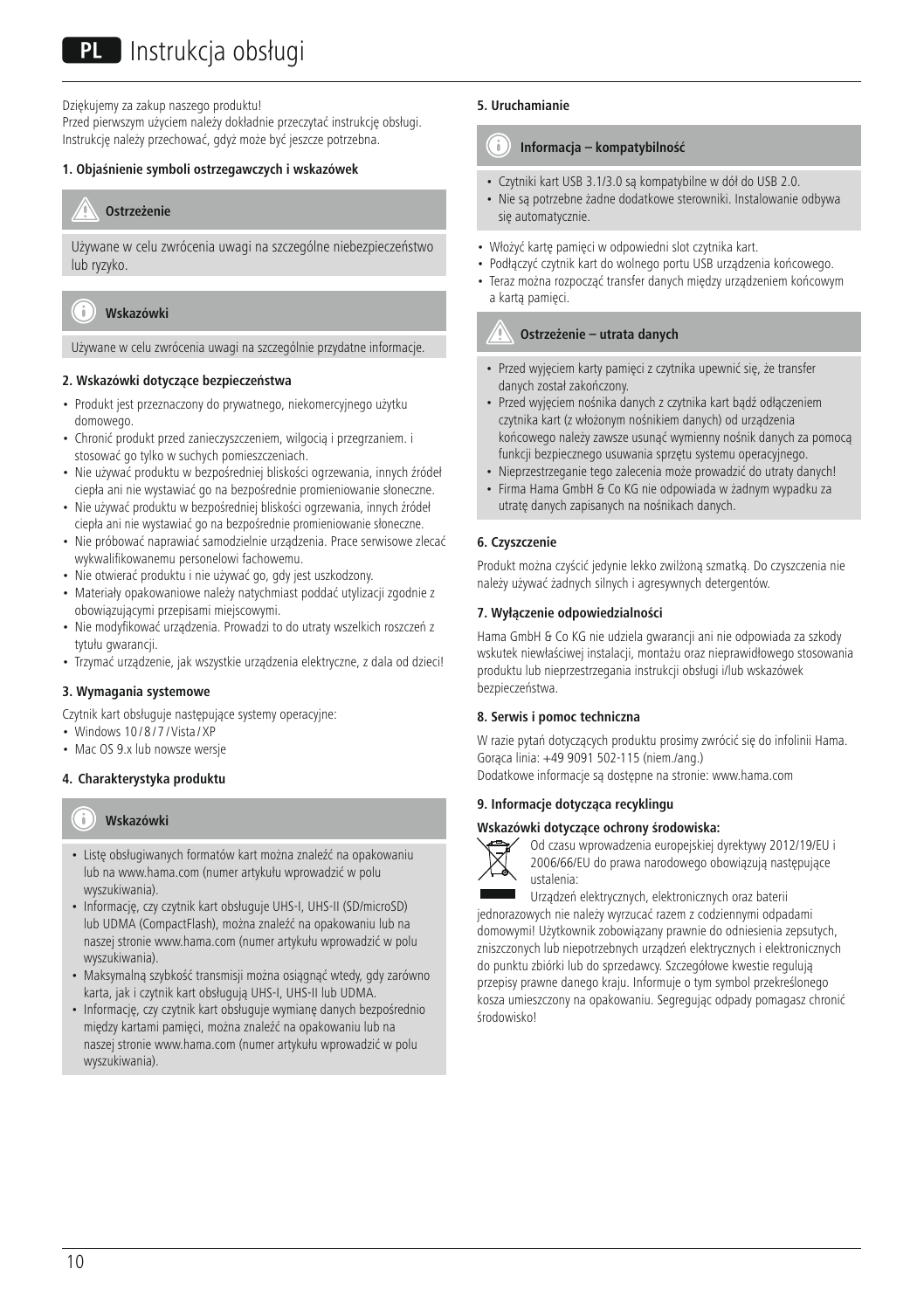Köszönjük, hogy ezt a Hama terméket választotta! Kérjük, hogy felszerelés előtt szánjon rá időt és olvassa el végig az alábbi útmutatót. A későbbiekben tartsa biztonságos helyen ezt a füzetet, hogy ha szükség van rá, bármikor megtalálja. Ha eladja ezt a terméket, vele együtt adja tovább ezt az útmutatót is az új tulajdonosnak.

#### **1. Figyelmeztető szimbólumok és előírások ismertetése**

# **Figyelmeztetés**

Figyelmeztető jeleket használunk a biztonsági tényezők bemutatására, ill. felhívjuk a figyelmet a különleges veszélyekre és kockázatokra.

#### Ŧ **Hivatkozás**

Az itt látható figyelmeztető jeleket használjuk fel, ha kiegészítő információkat közlünk vagy fontos tudnivalókra hívjuk fel a figyelmet.

#### **2. Biztonsági utasítások**

- A termék a magánháztartási, nem üzleti célú alkalmazásra készül.
- Védje a terméket szennyeződés, nedvesség és túlmelegedés elől. és azt csak száraz helyiségben használja.
- A terméket ne használja a fűtés és egyéb hőforrások közelében, vagy közvetlen napsütésnek kitéve.
- Ne ejtse le a terméket és ne tegye ki heves rázkódásnak.
- Ne kísérelje meg a készülék saját karbantartását vagy javítását. Bármely karbantartási munkát bízzon illetékes szakemberre.
- Ne nyissa ki a terméket és sérülés esetén ne üzemeltesse tovább.
- Azonnal ártalmatlanítsa a csomagolóanyagot a helyileg érvényes ártalmatlanítási előírások szerint.
- Ne végezzen módosítást a készüléken. Ebben az esetben minden garanciaigény megszűnik.
- Ez a készülék, mint minden elektromos készülék, nem gyermekek kezébe való!

### **3. Rendszerkövetelmények**

- A kártyaolvasó a következő operációs rendszereket támogatja:
- Windows 10/8/7/Vista/XP
- Mac OS 9.x, vagy újabb verziók

# **4. Terméktulajdonságok**

#### Ŧ **Hivatkozás**

- A támogatott kártyaformátumok listája a csomagoláson vagy a www. hama.com oldalon olvasható (a keresésnél adja meg a cikkszámot).
- Az, hogy a kártyaolvasó támogatja-e az UHS-I, UHS-II (SD/microSD) vagy UDMA (CompactFlash) kártyákat, a csomagoláson vagy a www.hama.com honlapunkon olvasható (a keresésnél adja meg a cikkszámot).
- A maximális átviteli sebesség akkor érhető el, ha a kártya és a kártyaolvasó is támogatja az UHS-I-et, az UHS-II-t, ill. az UDMA-t.
- Az, hogy a kártyaolvasó támogatja-e a memóriakártyák közötti közvetlen adatcserét, a csomagoláson vagy a www.hama.com honlapunkon olvasható (a keresésnél adja meg a cikkszámot).

# **5. Üzembe helyezés**

#### 61 **Tájékoztatás – Kompatibilis**

- Az USB 3.1/3.0 kártyaolvasó lefelé kompatibilis az USB 2.0-ig.
- Nem szükséges külön meghajtó. A telepítés automatikusan történik.
- Helyezze be a memóriakártyát a kártyaolvasó megfelelő egységébe
- Csatlakoztassa a kártyaolvasót a végberendezése egyik szabad USBportjára.
- Most elvégezheti az adatátvitelt a végberendezése és a memóriakártya között.

# **Figyelmeztetés – Adatvesztés**

- Mielőtt kivenné a memóriakártyát a kártyaolvasóból, bizonyosodjon meg arról, hogy az adatátvitel befejeződött.
- A cserélhető adathordozót mindig az operációs rendszere adathordozó biztos eltávolítása funkciójával távolítsa el, mielőtt kivenné a tároló közeget a kártyaolvasóból, vagy mielőtt a kártyaolvasót (a behelyezett tárolóközeggel együtt) lekapcsolná végberendezéséről.
- Ha ezt nem tartja be, az adatvesztés nem zárható ki!
- A Hama GmbH & Co KG cég semmilyen körülmények között nem vállal felelősséget az adathordozón tárolt adatok elvesztéséért.

# **6. Karbantartás és ápolás**

Ezt a terméket csak szöszmentes, kissé benedvesített kendővel tisztítsa, és ne használjon agresszív tisztítószert.

Ügyeljen arra, hogy ne jusson be víz a termékbe.

#### **7. Szavatosság kizárása**

A Hama GmbH & Co KG semmilyen felelősséget vagy szavatosságot nem vállal a termék szakszerűtlen telepítéséből, szereléséből és szakszerűtlen használatából, vagy a kezelési útmutató és/vagy a biztonsági előírások be nem tartásából eredő károkért.

### **8. Szerviz és támogatás**

Kérjük, hogy a termékkel kapcsolatos kérdéseivel forduljon a Hama terméktanácsadásához. Közvetlen vonal Közvetlen vonal: +49 9091 502-115 (Deu/Eng)

További támogatási információt itt talál: www.hama.com

#### **9. Ártalmatlanítási előírások**

## **Környezetvédelmi tudnivalók:**



Az európai irányelvek 2012/19/EU és 2006/66/EU ajánlása szerint, a megjelölt időponttól kezdve, minden EU-s tagállamban érvényesek a következők:

Az elektromos és elektronikai készülékeket és az elemeket nem szabad a háztartási szemétbe dobni! A leselejtezett elektromos és elektronikus készülékeket és elemeket, akkumulátorokat nem szabad a háztartási szemétbe dobni. Az elhasznált és működésképtelen elektromos és elektronikus készülékek gyűjtésére törvényi előírás kötelez mindenkit, ezért azokat el kell szállítani egy kijelölt gyűjtő helyre vagy visszavinni a vásárlás helyére. A termék csomagolásán feltüntetett szimbólum egyértelmű jelzést ad erre vonatkozóan a felhasználónak. A régi készülékek begyűjtése, visszaváltása vagy bármilyen formában történő újra hasznosítása közös hozzájárulás környezetünk védelméhez.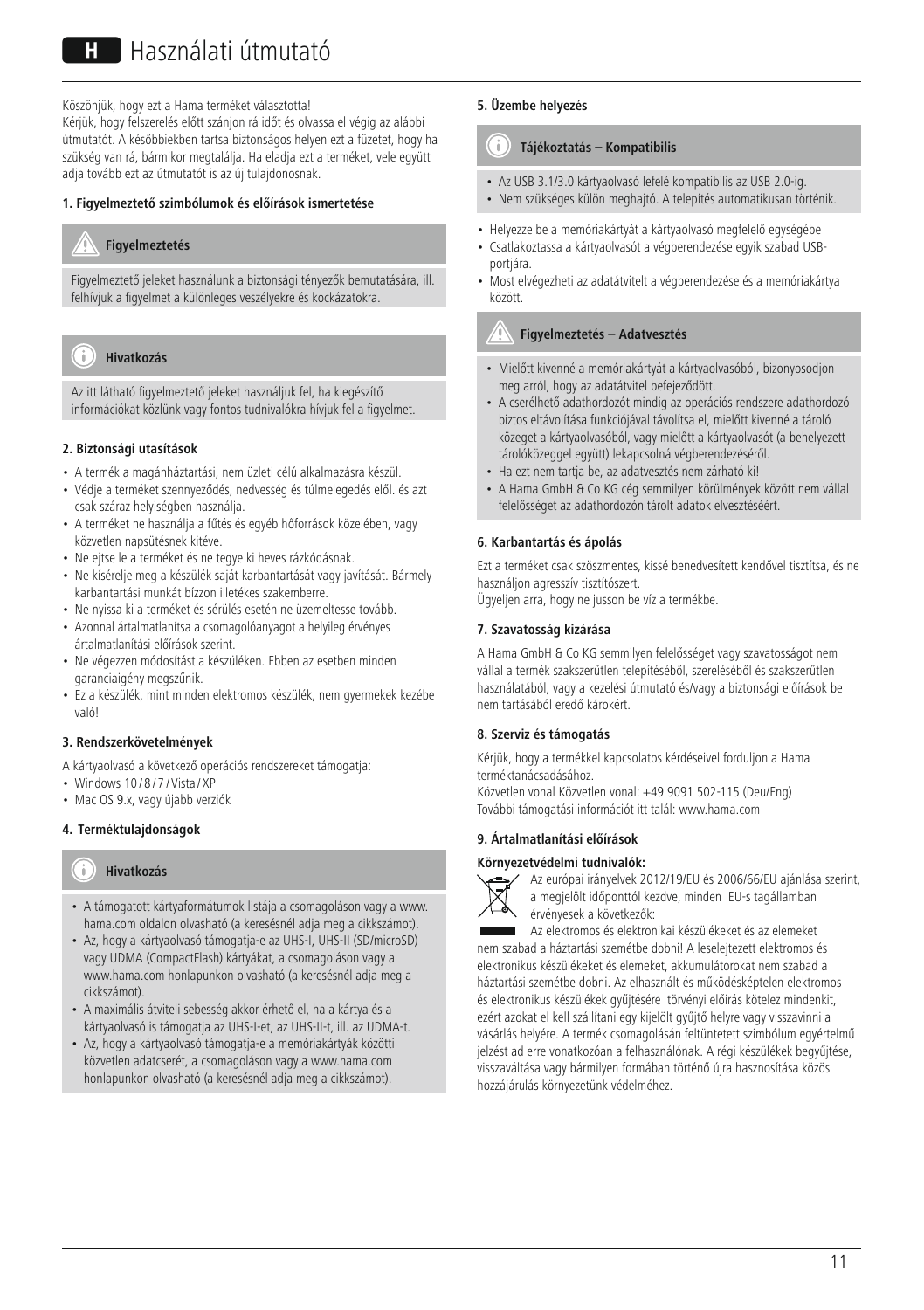Děkujeme, že jste si vybrali výrobek Hama.

Přečtěte si, prosím, všechny následující pokyny a informace. Uchovejte tento text pro případné budoucí použití. Pokud výrobek prodáte, předejte tento text novému majiteli.

# **1. Vysvětlení výstražných symbolů a pokynů**

# **Upozornění**

Tento symbol označuje bezpečnostní upozornění, které poukazuje na určitá rizika a nebezpečí.

#### Ŧ **Poznámka**

Tento symbol označuje dodatečné informace nebo důležité poznámky.

### **2. Bezpečnostní pokyny**

- Výrobek je určen pro použití v soukromých domácnostech.
- Přístroj chraňte před nečistotami, vlhkostí a přehřátím. a používejte ho pouze v suchých prostorách.
- Výrobek neprovozujte v bezprostřední blízkosti topení, jiných zdrojů tepla nebo při působení přímého slunečního záření.
- Zabraňte pádu výrobku a výrobek nevystavujte velkým otřesům.
- Do výrobku samovolně nezasahujte a neopravujte ho. Veškeré úkony údržby přenechejte příslušnému odbornému personálu.
- Výrobek neotvírejte a v případě poškození již dále nepoužívejte.
- Obalový materiál likvidujte ihned podle platných místních předpisů o likvidaci.
- Na výrobku neprovádějte žádné změny.Tím zanikají veškeré závazky ze záruky.
- Tento produkt, stejně jako všechny ostatní elektrické produkty, nepatří do rukou dětí!

# **3. Požadavky na systém**

Čtečka karet podporuje tyto operační systémy:

- Windows  $10/8/7$ /Vista $/XP$
- Mac OS 9.x nebo aktuálnější verze

# **4. Vlastnosti výrobku**

#### Ŧ **Poznámka**

- Seznam podporovaných formátů karet najdete na balení nebo na stránkách www.hama.com (do vyhledávače zadejte číslo výrobku).
- Jestli čtečka karet podporuje UHS-I, UHS-II (SD / microSD) nebo UDMA (CompactFlash), zjistíte na balení nebo na našich stránkách www. hama.com (do vyhledávače zadejte číslo výrobku).
- Maximální rychlosti přenosu dosáhnete, pokud karta i čtečka karet podporují UHS-I, UHS-II resp. UDMA.
- Jestli čtečka karet podporuje výměnu dat přímo z paměťové karty do paměťové karty, zjistíte na balení nebo na našich stránkách www. hama.com (do vyhledávače zadejte číslo výrobku).

## **5. Uvedení do provozu**

#### n **Upozornění – kompatibilita**

- Čtečky karet USB 3.1/3.0 jsou zpětně kompatibilní s USB 2.0.
- Dodatečné ovladače nejsou zapotřebí. Instalace probíhá automaticky
- Vložte vaši paměťovou kartu do odpovídajícího slotu čtečky karet.
- Čtečku karet připojte k volné zdířce USB Vašeho koncového zařízení. • Nyní můžete provést transfer dat mezi Vaším koncovým zařízením a paměťovou kartou.

# **Výstraha – ztráta dat**

- Než vyjmete paměťovou kartu ze čtečky karet, ubezpečte se, že přenos dat je ukončen.
- Vždy používejte funkci "Bezpečně odebrat zařízení" ve vašem operačním systému před tím, než vyjmete paměťovou kartu ze čtečky nebo odpojíte čtečku s vloženou kartou od Vašeho zařízení.
- Při nedodržení nelze vyloučit ztrátu dat!
- Firma Hama GmbH & Co KG za žádných okolností neručí za ztrátu dat uložených na paměťových médiích.

# **6. Údržba a čištění**

Zařízení čistěte jemným navlhčeným hadříkem, který nepouští žmolky. Při čištění nepoužívejte agresivní čistící prostředky.

### **7. Vyloučení záruky**

Hama GmbH & Co KG nepřebírá žádnou odpovědnost nebo záruku za škody vzniklé neodbornou instalací, montáží nebo neodborným použitím výrobku nebo nedodržováním návodu k použití a/nebo bezpečnostních pokynů.

# **8. Servis a podpora**

Máte otázky k produktu ? Obraťte na na poradenské oddělení Hama. Horká linka: +49 9091 502-115 (německy/anglicky) Další podpůrné informace naleznete na adrese: www.hama.com

# **9. Pokyny k likvidaci**

# **Ochrana životního prostředí:**



Evropská směrnice 2012/19/EU a 2006/66/EU ustanovujete následující:

Elektrická a elektronická zařízení stejně jako baterie nepatří do domovního odpadu. Spotřebitel se zavazuje odevzdat všechna

zařízení a baterie po uplynutí jejich životnosti do příslušných sběren. Podrobnosti stanoví zákon příšlušné země. Symbol na produktu, návod k obsluze nebo balení na toto poukazuje.

Recyklací a jinými způsoby zužitkování přispíváte k ochraně životního prostředí.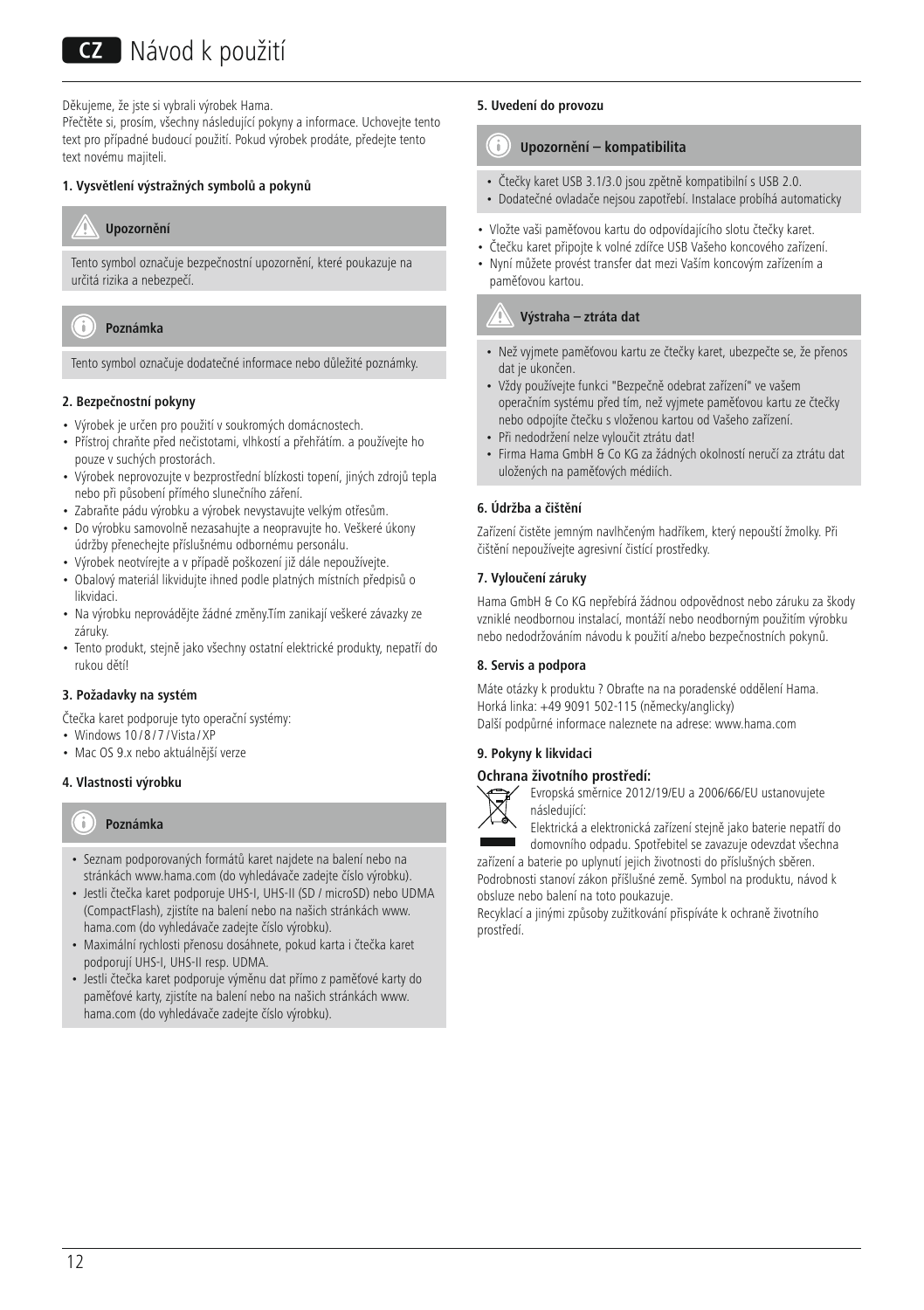# **SK** Návod na použitie

Ďakujeme, že ste sa rozhodli pre výrobok Hama.

Prečítajte si všetky nasledujúce pokyny a informácie. Uchovajte tento návod na použitie pre prípadné budúce použitie. Pokiaľ výrobok predáte, dajte tento návod novému majiteľovi.

#### **1. Vysvetlenie výstražných symbolov a upozornení**

# **Upozornenie**

Tento symbol označuje bezpečnostné upozornenie, ktoré poukazuje na určité riziká a nebezpečenstva.

#### Ŧ **Poznámka**

Tento symbol označuje dodatočné informácie, alebo dôležité poznámky.

#### **2. Bezpečnostné upozornenia**

- Výrobok je určený pre súkromné použitie v domácnosti, nie je určený na komerčné použitie.
- Výrobok chráňte pred špinou, vlhkosťou a prehriatím. a používajte ho len v suchých priestoroch
- Výrobok nepoužívajte v bezprostrednej blízkosti kúrenia, iných zdrojov tepla a nevystavujte ho účinkom priameho slnečného žiarenia.
- Výrobok nenechajte spadnúť a nevystavujte ho silným otrasom.
- Nepokúšajte sa prístroj samostatne ošetrovať alebo opravovať. Prenechajte akékoľvek úkony údržby kompetentnému odbornému personálu.
- Výrobok neotvárajte a nepoužívajte ho ďalej, ak je poškodený.
- Likvidujte obalový materiál okmžite podľa platných miestnych predpisov na likvidáciu odpadov.
- Na zariadení/prístroji nerobte žiadne zmeny. Má to za následok stratu akýchkoľvek nárokov na plnenie zo záruky.
- Tento prístroj, rovnako ako všetky elektrické zariadenia, nepatrí do detských rúk!

### **3. Požiadavky na systém**

Čítačka kariet podporuje nasledujúce operačné systémy:

- Windows  $10/8/7$  / Vista / XP
- Mac OS 9 x alebo novšie verzie

### **4. Vlastnosti produktu**

#### Ŧ **Poznámka**

- Podporované formáty kariet sú uvedené na obale alebo na stránke www.hama.com (pri vyhľadávaní zadajte číslo výrobku).
- Informáciu, či čítačka kariet podporuje UHS-I, UHS-II (SD/microSD) alebo UDMA (CompactFlash), nájdete na obale alebo na našej domovskej stránke www.hama.com (pri vyhľadávaní zadajte číslo výrobku).
- Maximálnu rýchlosť prenosu dosiahnete, keď karta, ako aj čítačka kariet podporujú UHS-I, UHS-II, resp. UDMA.
- Informáciu, či čítačka kariet podporuje výmenu údajov priamo z pamäťovej karty na pamäťovú kartu, nájdete na obale alebo na našej domovskej stránke www.hama.com (pri vyhľadávaní zadajte číslo výrobku).

#### **5. Uvedenie do prevádzky**

#### G **Upozornenie – kompatibilita**

- USB 3.1/3.0 čítačky kariet sú spätne kompatibilné s USB 2.0.
- Nie sú potrebné žiadne doplnkové ovládače. Inštalácia prebieha automaticky.
- Vložte pamäťovú kartu do príslušného slotu čítačky kariet
- Pripojte čítačku kariet k voľnej USB zdierke vášho koncového zariadenia. • Teraz môžete spustiť prenos dát medzi koncovým zariadením a pamäťovou

# **Výstraha – stráta dát**

kartou.

- Skôr ako vyberiete pamäťovú kartu z čítačky kariet, ubezpečte sa, že prenos údajov je ukončený.
- Odstráňte výmenný nosič dát vždy použitím funkcie vysúvania vášho operačného systému, skôr ako vyberiete pamäťové médium z čítačky kariet alebo odpojíte čítačku kariet (s vloženým médiom) od vášho koncového zariadenia.
- Ak tak neurobíte, nemožno vylúčiť stratu údajov!
- Firma Hama GmbH & Co KG za žiadnych okolností neručí za stratu údajov uložených na dátových nosičoch.

# **6. Údržba a starostlivosť**

Zariadenie čistite jemnou navlhčenou handričkou, ktorá nezanecháva žmolky. Pri čistení nepoužívajte agresívne čistiace prostriedky.

### **7. Vylúčenie záruky**

Firma Hama GmbH & Co KG neručí/nezodpovedá za škody vyplývajúce z neodbornej inštalácie, montáže alebo neodborného používania výrobku alebo z nerešpektovania návodu na používanie a/alebo bezpečnostných pokynov.

### **8. Servis a podpora**

S otázkami týkajúcimi sa výrobku sa prosím obráťte na poradenské oddelenie firmy Hama.

Hotline: +49 9091 502-115 (nem./angl.) Ďalšie informácie o podpore nájdete tu: www.hama.com

#### **9. Pokyny pre likvidáciu**

#### **Ochrana životného prostredia:**



Európska smernica 2012/19/EU a 2006/66/EU stanovuje: Elektrické a elektronické zariadenia, rovnako ako batérie sa nesmú vyhadzovať do domáceho odpadu. Spotrebiteľ je zo zákona povinný zlikvidovať elektrické a elektronické zariadenia, rovnako

ako batérie na miesta k tomu určené. Symbolizuje to obrázok v návode na použitie, alebo na balení výrobku. Opätovným zužitkovaním alebo inou formou recyklácie starých zariadení/batérií prispievate k ochrane životného prostredia.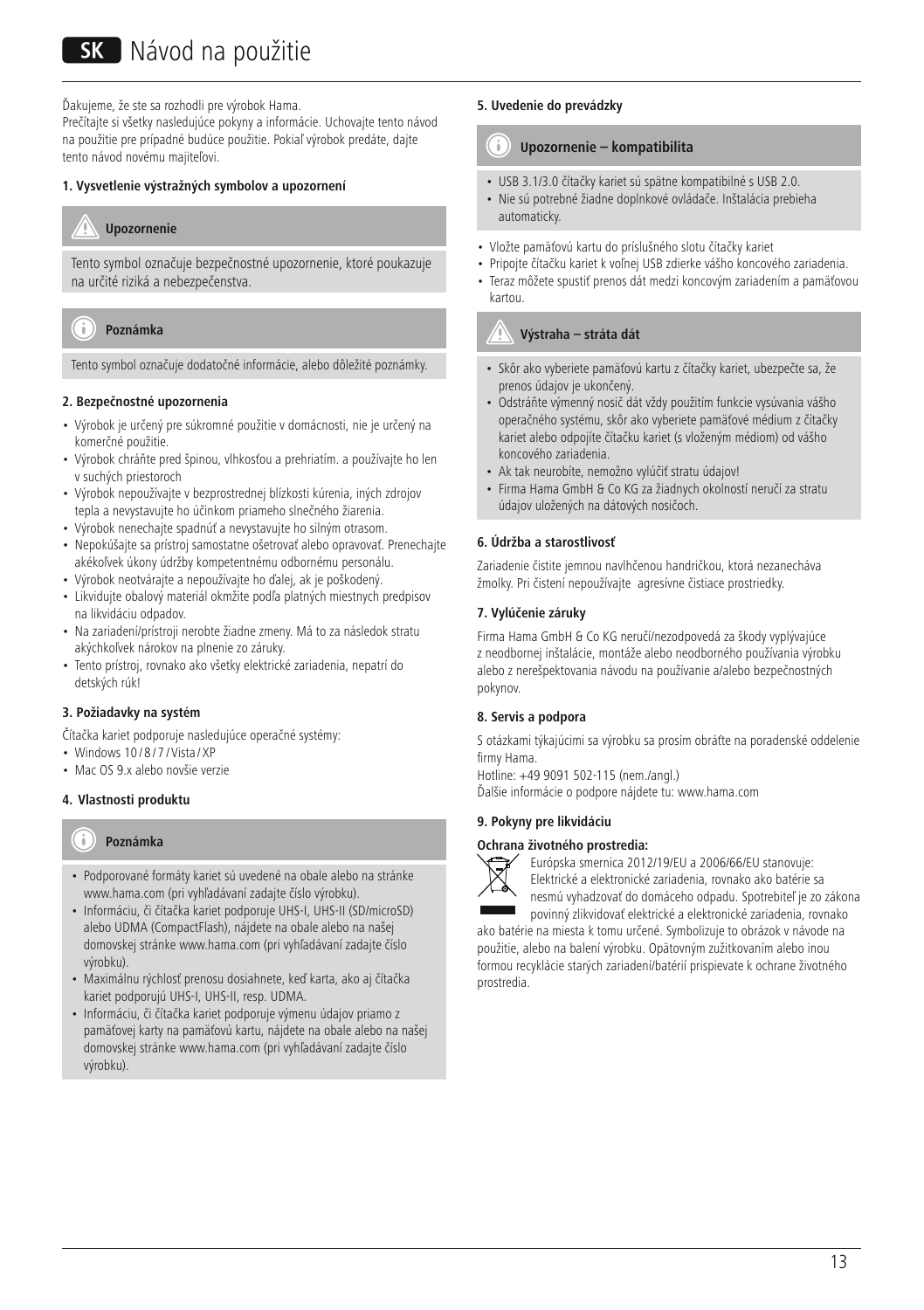# **P** Manual de instruções

Agradecemos que se tenha decidido por este produto Hama! Antes de utilizar o produto, leia completamente estas indicações e informações. Guarde, depois, estas informações num local seguro para consultas futuras. Se transmitir o produto para um novo proprietário, entregue também as instruções de utilização.

#### **1. Descrição dos símbolos de aviso e das notas**

# **Aviso**

É utilizado para identificar informações de segurança ou chamar a atenção para perigos e riscos especiais.

#### T **Nota**

É utilizado para identificar informações adicionais ou notas importantes.

### **2. Indicações de segurança**

- O produto está previsto apenas para utilização doméstica e não comercial.
- Proteja o aparelho contra sujidade, humidade e sobreaquecimento. e utilize-o apenas em recintos secos.
- Não utilize o produto perto de aquecedores, outras fontes de calor ou directamente exposto à luz solar.
- Não deixe cair o produto nem o submeta a choques fortes.
- Não tente fazer a manutenção ou reparar o aparelho. Qualquer trabalho de manutenção deve ser executado por técnicos especializados.
- Não abra o produto nem o utilize caso este esteja danificado.
- Elimine imediatamente o material da embalagem em conformidade com as normas locais aplicáveis.
- Não efectue modificações no aparelho. Perda dos direitos de garantia.
- Este aparelho não pode ser manuseado por crianças, tal como qualquer aparelho eléctrico!

### **3. Requisitos do sistema**

O leitor de cartões suporta os seguintes sistemas operativos:

- Windows  $10/8/7$  / Vista / XP
- Mac OS 9.x ou versões mais recentes

### **4. Características do produto**



- Está disponível uma lista dos formatos de cartão compatíveis na embalagem ou em www.hama.com (introduzir o número de artigo na pesquisa).
- Verifique se o leitor de cartões é compatível com UHS-I, UHS-II (SD/ microSD) ou UDMA (CompactFlash) na embalagem ou na nossa página www.hama.com (introduzir o número de artigo na pesquisa).
- É utilizada a velocidade de transferência máxima se tanto o cartão como o leitor de cartões forem compatíveis com UHS-I, UHS-II ou **UDMA**
- Verifique se o leitor de cartões é compatível com transmissão de dados direta de cartão de memória para cartão de memória na embalagem ou na nossa página www.hama.com (introduzir o número de artigo na pesquisa).

#### **5. Colocação em funcionamento**

#### าา **Nota – Compatibilidade**

- Os leitores de cartões USB 3.1/3.0 são retrocompatíveis com USB 2.0.
- Não são necessários controladores adicionais. A instalação é executada automaticamente.
- Insira o cartão de memória na ranhura correspondente do leitor de cartões
- Ligue o leitor de cartões USB 3.0 a uma entrada USB livre do seu computador.
- Pode agora efetuar a transferência de dados entre o dispositivo e o cartão de memória.

# **Aviso – Perda de dados**

- Antes de retirar um cartão de memória do leitor de cartões, certifiquese de que a transferência de dados está concluída.
- Remova sempre o dispositivo amovível através da função de ejetar do seu sistema operativo antes de retirar o cartão de memória do leitor de cartões ou antes de remover o leitor de cartões (com o cartão de memória inserido) do seu dispositivo.
- Caso contrário, poderá ocorrer perda de dados!
- A empresa Hama GmbH & Co KG não se responsabiliza, sob quaisquer circunstâncias, pela perda de dados guardados no dispositivo de armazenamento de dados!

#### **6. Manutenção e conservação**

limpe o produto apenas com um pano sem fiapos ligeiramente humedecido e não utilize produtos de limpeza agressivos.

#### **7. Exclusão de garantia**

A Hama GmbH & Co KG não assume qualquer responsabilidade ou garantia por danos provocados pela instalação, montagem ou manuseamento incorrectos do produto e não observação do das instruções de utilização e/ ou das informações de segurança.

#### **8. Contactos e apoio técnico**

Em caso de dúvidas sobre o produto, contacte o serviço de assistência ao produto da Hama.

Linha de apoio ao cliente: +49 9091 502-115 (alemão/inglês) Para mais informações sobre os serviços de apoio ao cliente, visite: www. hama.com

#### **9. Indicações de eliminação**

#### **Nota em Protecção Ambiental:**



Após a implementação da directiva comunitária 2012/19/EU e 2006/66/EU no sistema legal nacional, o seguinte aplica-se: Os aparelhos eléctricos e electrónicos, bem como baterias, não podem ser eliminados juntamente com o lixo doméstiCo

Consumidores estão obrigados por lei a colocar os aparelhos eléctricos e electrónicos, bem como baterias, sem uso em locais públicos específicos para este efeito ou no ponto de venda. Os detalhes para este processo são definidos por lei pelos respectivos países. Este símbolo no produto, o manual de instruções ou a embalagem indicam que o produto está sujeito a estes regulamentos. Reciclando, reutilizando os materiais dos seus velhos aparelhos/baterias, esta a fazer uma enorme contribuição para a protecção do ambiente.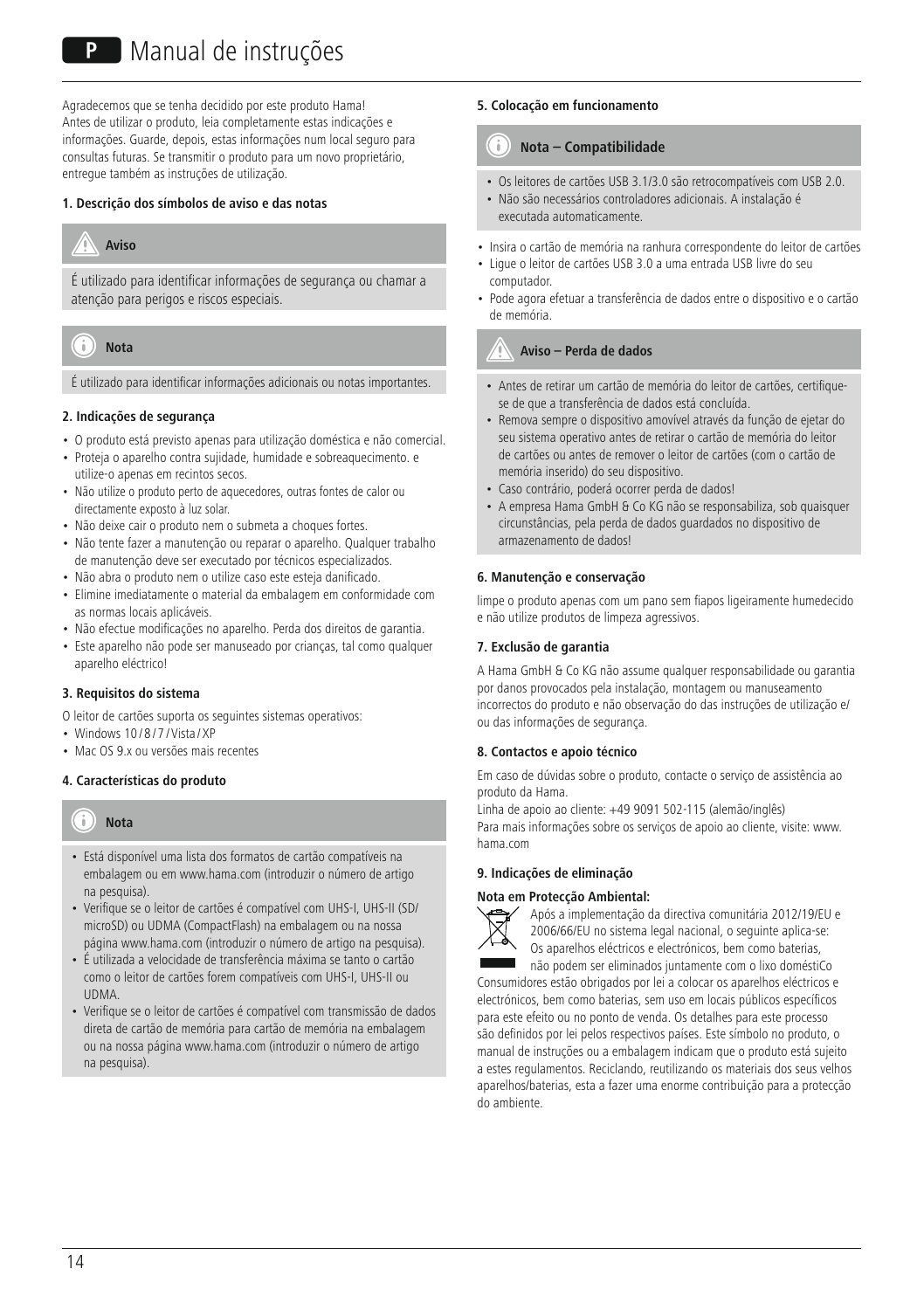Bir Hama ürünü satın aldığınız için teşekkür ederiz!

Biraz zaman ayırın ve önce aşağıda verilen talimatları ve bilgileri iyice okuyun. Bu kullanım kılavuzunu güvenli bir yerde saklayın ve gerektiğinde yeniden okuyun. Bu cihazı başkasına sattığınızda, bu kullanma kılavuzunu da yeni sahibine birlikte verin.

# **1. Uyarı sembollerinin ve uyarıların açıklanması**



Güvenlik uyarılarını işaretlemek veya özellikle tehlikeli durumlara dikkat çekmek için kullanılır.



Ek bilgileri veya önemli uyarıları işaretlemek için kullanılır.t

### **2. Güvenlik uyarıları**

- Bu ürün ticari olmayan özel evsel kullanım için öngörülmüştür.
- Ürünü pisliklere, neme ve aşırı ısınmaya karşı koruyun ve sadece kuru mekanlarda kullanın.
- Ürünü kalorifer veya diğer ısı kaynakları yakınında kullanmayın veya doğrudan güneş ışınlarına maruz bırakmayın.
- Ürünü yere düşürmeyin ve çok aşırı sarsıntılara maruz bırakmayın.
- Cihazı kendiniz onarmaya veya bakımını yapmaya çalışmayınız. Tüm bakım çalışmalarını yetkili usta personele yaptırınız.
- Ürünün içini açmayın ve hasarlı ürünleri çalıştırmayın.
- Ambalaj malzemelerini yerel olarak geçerli talimatlara uygun olarak atık toplamaya veriniz.
- Cihazda herhangi bir değişiklik yapmayınız. Aksi takdirde her türlü garanti hakkı kaybolur.
- Bu cihaz, diğer elektrikli cihazlar gibi çocuklar tarafından kullanılmamalıdır!

### **3. Sistem gereksinimleri**

Kart okuyucu tarafından desteklenen işletim sistemleri:

- Windows 10/8/7/Vista/XF
- Mac OS 9.x veya daha yeni versiyonları

# **4. Ürün özellikleri**

#### Ŧ **Uyarı**

- Desteklenen kart formatlarının bir listesini ambalajın üstünde veya www.hama.com adresinde bulabilirsiniz (aramada ürün numarasını girin).
- Kart okuyucunun UHS-I, UHS-II (SD / microSD) ya da UDMA (CompactFlash) destekleyip desteklemediğini, lütfen ambalajdan veya www.hama.com ana sayfamızdan öğrenin (aramada ürün numarasını girin).
- Hem kart, hem de kart okuyucu UHS-I, UHS-II ya da UDMA desteklediği zaman, maksimum aktarım hızını elde edeceksiniz.
- Kart okuyucunun veri alışverişini doğrudan bellek kartından bellek kartına destekleyip desteklemediğini, lütfen ambalajdan veya www. hama.com ana sayfamızdan öğrenin (aramada ürün numarasını girin).

# **5. Devreye alma**

#### G **Bilgi – uyumluluğu**

- USB 3.1/3.0 kart okuyucuları önceki USB 2.0 ile uyumludur.
- Ayrıca bir sürücü gerekmez. Otomatik olarak kurulur.
- Bellek kartınızı kart okuyucunun ilgili yuvasına takın.
- Kart okuyucuyu cihazınızın boş bir USB yuvasına bağlayın.
- Şimdi cihazınız ile bellek kartı arasında veri transferini uygulayabilirsiniz.

# **Uyarı – Veri kaybı**

- Bir bellek kartını kart okuyucudan çıkartmadan önce, veri transferinin tamamlandığından emin olun.
- Bellek ortamını kart okuyucudan çıkartmadan önce veya kart okuyucuyu (bellek ortamı takılı olarak) cihazınızdan ayırmadan önce, yığın depolama aygıtını daima işletim sisteminizin güvenli çıkart fonksiyonu üzerinden çıkartın.
- Aksi takdirde veri kaybı olmaması garanti edilemez!
- Hama GmbH & Co KG depolama aygıtlarında kayıtlı olan verilerin kaybolmasından kesinlikle sorumlu değildir.

## **6. Bakım ve temizlik**

Bu cihazı sadece lifsiz, hafif nemli bir bez ile silin ve agresif temizleyiciler kullanmayın.

### **7. Garanti reddi**

Hama GmbH & Co KG şirketi yanlış kurulum, montaj ve ürünün amacına uygun olarak kullanılmaması durumunda veya kullanım kılavuzu ve/veya güvenlik uyarılarına uyulmaması sonucu oluşan hasarlardan sorumluluk kabul etmez ve bu

durumda garanti hakkı kaybolur.

### **8. Servis ve destek**

Ürünle ilgili herhangi bir sorunuz varsa, lütfen HAMA ürün danışmanlığına başvurunuz. Hotline: +49 9091 502-115 (Alm/İng) Diğer destek bilgileri için, bkz.: www.hama.com

# **9. Atık toplama bilgileri**

#### **Çevre koruma uyarısı:**



Avrupa Birliği Direktifi 2012/19/EU ve 2006/66/EU ulusal yasal uygulamalar için de geçerli olduğu tarihten itibaren: Elektrikli ve elektronik cihazlarla piller normal evsel çöpe

atılmamalıdır. Tüketiciler için, artık çalışmayan elektrikli ve elektronik cihazları piller, kamuya ait toplama yerlerine götürme veya satın alındıkları yerlere geri verme yasal bir zorunluluktur. Bu konu ile ilgili ayrıntılar ulusal yasalarla düzenlenmektedir. Ürün üzerinde, kullanma kılavuzunda veya ambalajda bulunan bu sembol tüketiciyi bu konuda uyarır. Eski cihazların geri kazanımı, yapıldıkları malzemelerin değerlendirilmesi veya diğer değerlendirme şekilleri ile, çevre korumasına önemli bir katkıda bulunursunuz. Yukarıda adı geçen atık toplama kuralları Almanya'da piller ve aküler için de geçerlidir.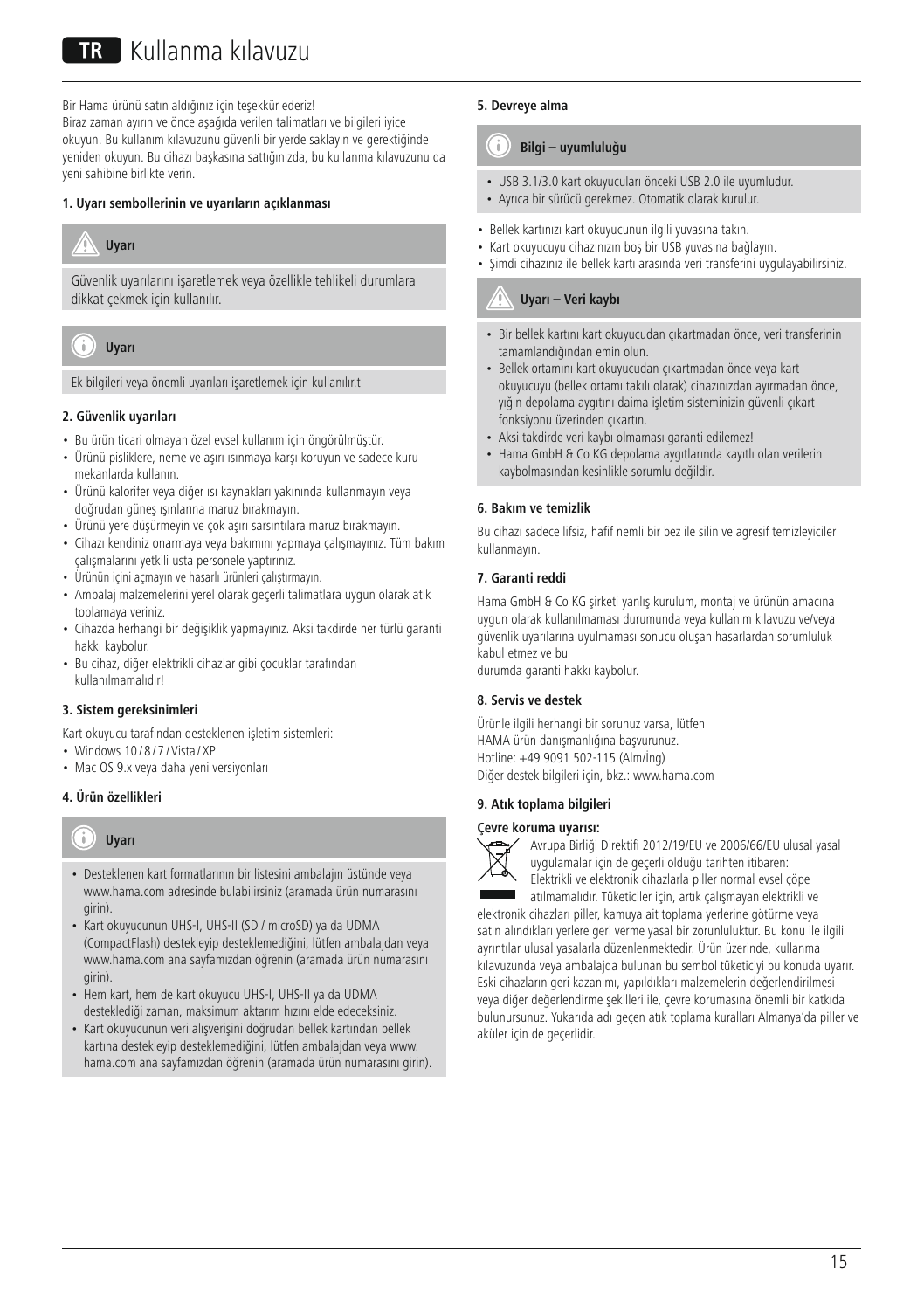# RO Manual de utilizare

Vă multumim că ați optat pentru un produs Hama. Pentru început vă rugăm să vă lăsați puțin timp și să citiți complet următoarele instrucțiuni și indicații. Vă rugăm să păstrați manualul de utilizare la loc sigur pentru o consultare ulterioară în caz de nevoie. În caz de înstrăinare a aparatului vă rugăm să predați și acest manual noului proprietar.

# **1. Explicarea simbolurilor de avertizare și indicații**

# **Avertizare**

Se folosește la marcarea instrucțiunilor de siguranță sau la concentrarea atenției în caz de pericol și riscuri mari.

#### Ŧ **Instrucțiune**

Se folosește pentru marcarea informațiilor și instrucțiunilor importante.

# **2. Instrucţiuni de siguranţă**

- Produsul este conceput numai pentru utilizare privată și nu profesională.
- Protejati produsul de impurități, umiditate și supraîncălzire. și folositi-l numai în încăperi uscate.
- Evitați folosirea produsului în imediata apropiere a sistemului de încălzire, a altor surse de căldură sau în radiația solară directă.
- Nu lăsați produsul să cadă și nu îl supuneți trepidațiilor puternice.
- Nu încercați să reparați sau să depanați aparațul. Operațiile de reparații se execută numai de personal de specialitate.
- Nu deschideți produsul și nu-l utilizați în continuare în caz de deterioare.
- Reciclarea materialului pachetului se execută comform normelor locale de salubrizare în vigoare.
- Nu executati modificări la aparat. În acest fel pierdeți orice drept la garantie.
- Acest aparat, ca de altfel toată aparatura electronică, nu are ce căuta în mâinile copiilor!

### **3. Cerinţe de sistem**

Cititorul de carduri susține următoarele sisteme de funcționare:

- Windows  $10/8/7$  / Vista / XP
- Mac OS 9.x sau versiuni mai noi

### **4. Caracteristicile produsului**

#### Ŧ **Instrucțiune**

- O listare a formatului cardurilor susținute găsiți pe pachet sau la www. hama.com (introduceți Nr articol în Căutare).
- Dacă cititorul de carduri susține UHS-I, UHS-II (SD / micro SD) sau UDMA (CompactFlash) puteți vedea pe pachet sau la www.hama.com (introduceți Nr articol în Căutare).
- Viteza maximă de transmitere se obține dacă atât cardul cât și cititorul da carduri susțin UHS-I, UHS-II respectiv UDMA.
- Dacă cititorul de carduri susține schimbul de date direct de la card de memorie la card de memorie puteți vedea pe pachet sau la www. hama.com (introduceți Nr articol în Căutare).

## **5. Punere în funcţiune**

#### n **Indicație – Compatibilitate**

- Cititoarele de carduri USB 3.1/3.0 sunt compatibile în jos la USB 2.0.
- O instalare suplimentară de drivere nu este necesară. Instalarea se face automat.
- Introduceți cardul de memorie în slotul corespunzător al cititorului de carduri.
- Conectați cititorul de carduri la un port USB liber al aparatului final.
- Puteți începe transferul de date între aparatul final și cardul de memorie.

# **Avertizare–pierderea datelor**

- Înaintea scoaterii cardului de memorie din cititorul de carduri, asigurați-vă că transferul de date este încheiat.
- Înaintea îndepărtării mediului de memorare din cititorul de carduri sau întreruperea legăturii dintre cititorul de carduri (cu mediul de memorare în el) și aparatul final,îndepărtați întotdeauna suportul de date interschimbabil prin funcția de ejectare a sistemului de funcționare.
- În caz contrar nu se pot exclude pierderi de date!
- Firma Hama GmbH & Co KG nu își asumă răspunderea în nicio circumstanță pentru pierderile de date care au fost memorate pe suporturi de date.

### **6. Întreţinere şi revizie**

Curățați acest produs numai cu o cârpă fără scame, puțin umedă și nu folosiți detergenți agresivi.

#### **7. Excludere de garanție**

Hama GmbH & Co KG nu îşi asumă nici o răspundere sau garanție pentru pagube cauzate de montarea, instalarea sau folosirea necorespunzătoare a produsului sau nerespectarea instrucțiunilor de folosire sau/și a instrucțiunilor de siguranță.

### **8. Service și suport**

Dacă aveți întrebări adresaţi-vă la Hama consultanță privind produsul. Hotline: +49 9091 502-115 (Ger./Ang.) Alte informații de suport găsiți aici: www.hama.com

#### **9. Informații pentru reciclare**

#### **Instrucţiuni pentru protecţia mediului înconjurător:**



Din momentul aplicării directivelor europene 2012/19/EU şi 2006/66/ EU în dreptul național sunt valabile următoarele:

Aparatele electrice şi electronice nu pot fi salubrizate cu gunoiul menajer. Consumatorul este obligat conform legii să predea aparatele electrice și electronice la sfârșitul duratei de utilizare la

locurile de colectare publice sau înapoi de unde au fost cumpărate. Detaliile sunt reglementate de către legislaţia țării respective. Simbolul de pe produs, în instrucțiunile de utilizare sau pe ambalaj indică aceste reglementări. Prin reciclarea, revalorificarea materialelor sau alte forme de valorificare a aparatelor scoase din uz aduceți o contribuție importantă la protecția mediului nostru înconjurător.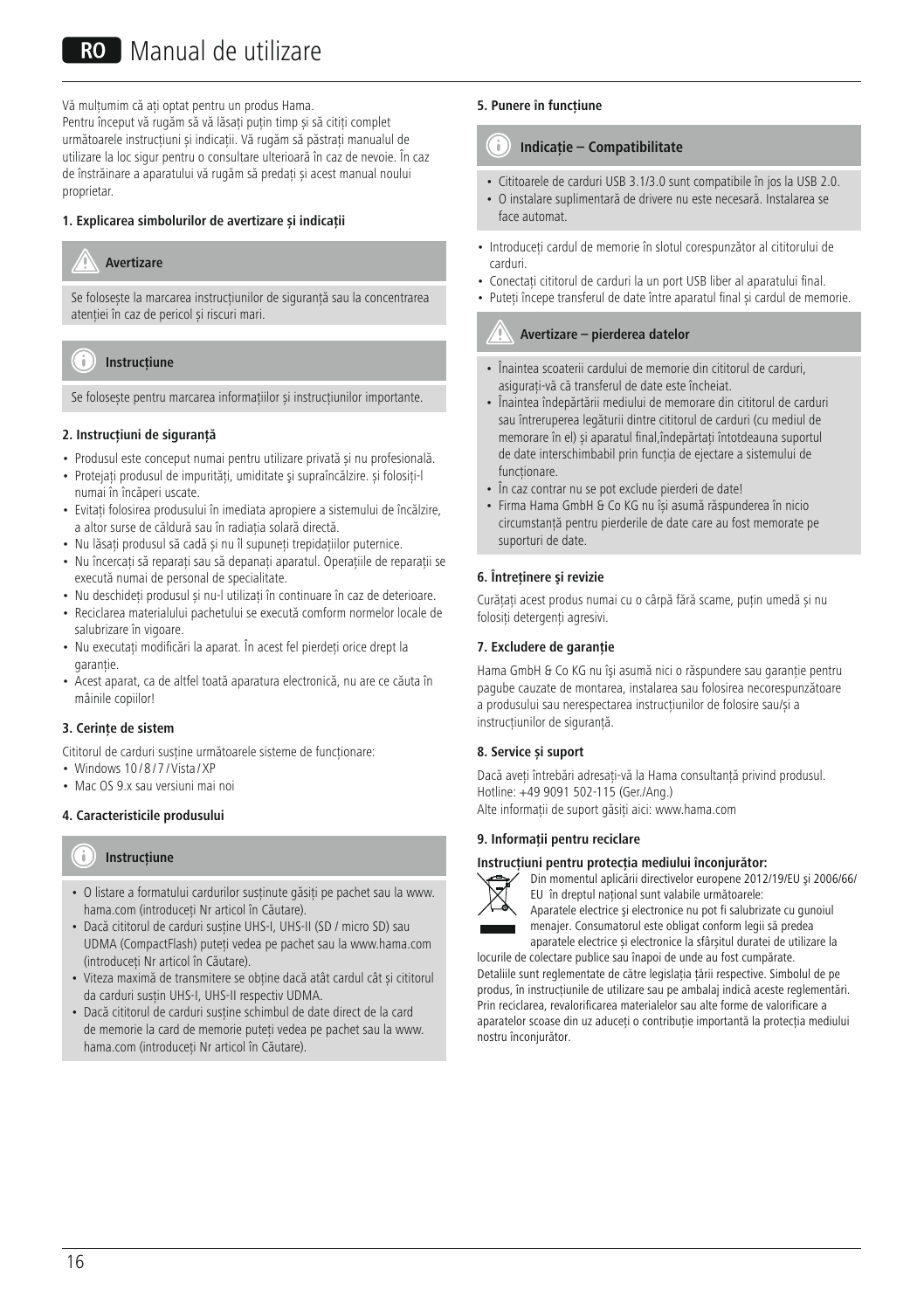Tack för att du valt att köpa en Hama produkt.

Ta dig tid och läs först igenom de följande anvisningarna och hänvisningarna helt och hållet. Förvara sedan den här bruksanvisningen på en säker plats för att kunna titta i den när det behövs. Om du gör dig av med apparaten ska du lämna bruksanvisningen till den nya ägaren.

#### **1. Förklaring av varningssymboler och hänvisningar**

# **Varning**

Används för att markera säkerhetshänvisningar eller för att rikta uppmärksamheten mot speciella faror och risker.

#### T **Hänvisning**

Används för att markera ytterligare information eller viktiga hänvisningar.

### **2. Säkerhetsanvisningar**

- Produkten är avsedd för privat hemanvändning, inte yrkesmässig användning.
- Skydda produkten mot smuts, fuktighet och överhettning. och använd den bara inomhus.
- Använd inte produkten alldeles intill elementet, andra värmekällor eller i direkt solsken.
- Tappa inte produkten och utsätt den inte för kraftiga vibrationer.
- Försök inte serva eller reparera produkten själv. Överlåt allt servicearbete till ansvarig fackpersonal.
- Öppna inte produkten och använd den inte mer om den är skadad.
- Kassera förpackningsmaterialet direkt enligt lokalt gällande kasseringsregler.
- Förändra ingenting på produkten. Då förlorar du alla garantianspråk.
- Precis som alla elektriska apparater ska även denna förvaras utom räckhåll för barn!

#### **3. Systemkrav**

Kortläsaren stöder följande operativsystem:

- Windows 10/8/7/Vista/XP
- Mac OS 9.x eller nyare versioner

### **4. Produkteigenschaften**

#### Ŧ **Hänvisning**

- En lista med de kort som stöds finns på förpackningen eller på www.hama.com (ange artikelnummer i sökfältet).
- Om kortläsaren stödjer UHS-I, UHS-II (SD / microSD) eller UDMA (CompactFlash), kan du se på förpackningen eller på vår hemsida www.hama.com (ange artikelnummer i sökfältet).
- Maximal överföringshastighet uppnås när både kort och kortläsare stödjer UHS-I, UHS-II resp. UDMA.
- Om kortläsaren stödjer direkt dataöverföring från minneskort till minneskort, kan du se på förpackningen eller på vår hemsida www. hama.com (ange artikelnummer i sökfältet).

### **5. Börja använda**

#### T **Hänvisning – kompatibilitet**

- USB 3.1/3.0-kortläsare är kompatibla neråt till USB 2.0.
- Inga extra drivrutiner behövs. Installationen sker automatiskt.
- Stick in ditt minneskort i facket som ät till för detta på kortläsaren.
- Anslut kortläsaren till en ledig USB-port på din slutapparat.
- Nu kan du överföra data mellan din slutapparat och minneskortet.

# **Varning – Dataförlust**

- Förvissa dig om att dataöverföringen är avslutad innan du tar ut ett minneskort ur kortläsaren.
- Ta alltid bort det utbytbara datamediet via utmatningsfunktionen hos ditt operativsystem innan du tar ut lagringsmediet ur kortläsaren eller skiljer kortläsaren från din apparat (med anslutet lagringsmedium).
- Beaktas inte detta kan dataförlust inte uteslutas!
- Hama GmbH & Co KG ansvarar under inga omständigheter för förlust av data som har sparas på databärare.

#### **6. Service och skötsel**

Rengör bara den här produkten med en luddfri, lätt fuktad duk och använd inga aggressiva rengöringsmedel.

#### **7. Garantifriskrivning**

Hama GmbH & Co KG övertar ingen form av ansvar eller garanti för skador som beror på olämplig installation, montering och olämplig produktanvändning eller på att bruksanvisningen och/eller säkerhetshänvisningarna inte följs.

#### **8. Service och support**

Kontakta Hama produktrådgivning om du har frågor om produkten. Hotline: +49 9091 502-115 (ty/eng) Du hittar mer support-information här: www.hama.com

# **9. Kasseringshänvisningar**

#### **Not om miljöskydd:**



Efter implementeringen av EU direktiv 2012/19/EU och 2006/66/ EU i den nationella lagstiftningen, gäller följande:

Elektriska och elektroniska apparater samt batterier får inte kastas i hushållssoporna. Konsumenter är skyldiga att återlämna

elektriska och elektroniska apparater samt batterier vid slutet av dess livslängd till, för detta ändamål, offentliga uppsamlingsplatser. Detaljer för detta definieras via den nationella lagstiftningen i respektive land. Denna symbol på produkten, instruktionsmanualen eller på förpackningen indikerar att produkten innefattas av denna bestämmelse. Genom återvinning och återanvändning av material/batterier bidrar du till att skydda miljön och din omgivning.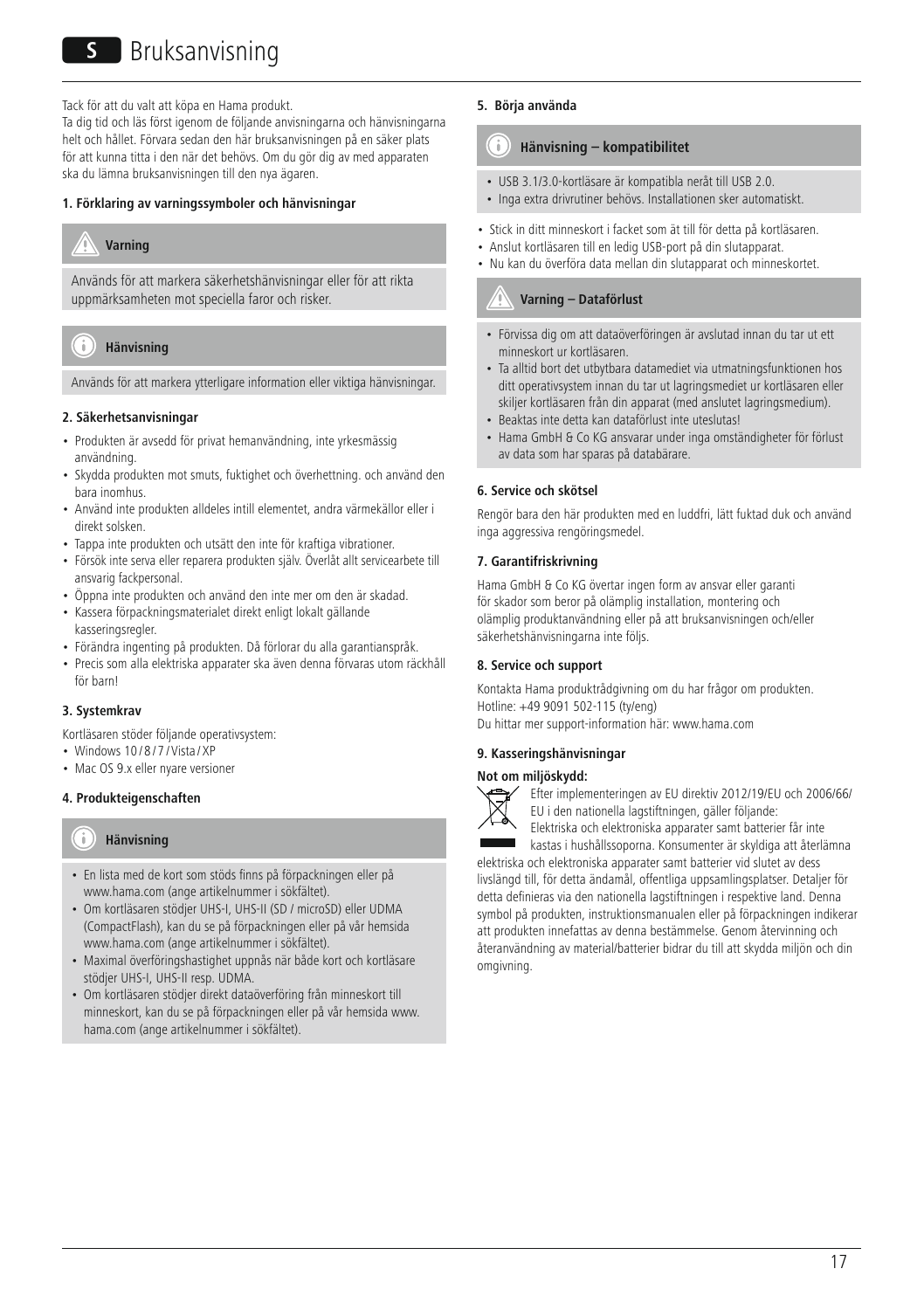Suurkiitos, että valitsit Hama-tuotteen.

Varaa aikaa ja lue seuraavat ohjeet ensin kokonaan läpi. Säilytä sen jälkeen tämä käyttöohje varmassa paikassa, jotta voit tarvittaessa tarkistaa siitä eri asioita. Jos luovut laitteesta, anna tämä käyttöohje sen mukana uudelle omistajalle.

## **1. Varoitusten ja ohjeiden selitykset**

# **Varoitus**

Käytetään turvaohjeiden merkitsemiseen ja huomion kiinnittämiseen erityisiin vaaroihin ja riskeihin.



Käytetään lisätietojen tai tärkeiden ohjeiden merkitsemiseen.

# **2. Turvaohjeet**

- Tuote on tarkoitettu yksityiseen, ei-kaupalliseen kotikäyttöön.
- Suojaa tuote lialta, kosteudelta ja ylikuumenemiselta ja käytä sitä vain kuivissa tiloissa.
- Älä käytä tuotetta lämmittimien tai muiden lämmönlähteiden välittömässä läheisyydessä tai suorassa auringonpaisteessa.
- Älä päästä laitetta putoamaan, äläkä altista sitä voimakkaalle tärinälle.
- Älä yritä huoltaa tai korjata laitetta itse. Jätä kaikki huoltotyöt vastuulliselle ammattihenkilöstölle.
- Älä avaa tuotetta, äläkä käytä sitä enää, jos se on vaurioitunut.
- Hävitä pakkausmateriaalit heti paikallisten jätehuoltomääräysten mukaisesti.
- Älä tee muutoksia laitteeseen. Muutosten tekeminen aiheuttaa takuun raukeamisen.
- Tämä laite kuten muutkaan sähkölaitteet eivät kuulu lasten käsiin!

### **3. Järjestelmävaatimukset**

Kortinlukija tukee seuraavia käyttöjärjestelmiä:

- Windows 10/8/7/Vista/XP
- Mac OS 9.x tai uudemmat versiot

# **4. Tuotteen ominaisuudet**

#### Ð **Ohje**

- Löydät tuettujen korttiformaattien luettelon pakkauksesta tai osoitteesta www.hama.com (syötä tuotenumero hakuun).
- Sen, tukeeko kortinlukulaite formaatteja UHS-I, UHS-II (SD/microSD) tai UDMA (CompactFlash), näet pakkauksesta tai kotisivultamme osoitteesta www.hama.com (syötä tuotenumero hakuun).
- Maksimaalisen siirtonopeuden saavutat, kun sekä kortti että kortinlukulaite tukevat formaattia UHS-I, UHS-II tai UDMA.
- Sen, tukeeko kortinlukulaite tietojenvaihtoa suoraan muistikortilta muistikortille, näet pakkauksesta tai kotisivultamme osoitteesta www.hama.com (syötä tuotenumero hakuun).

# **5. Käyttöönotto**

#### 61 **Ohje – Yhteensopivuus**

- USB 3.1/3.0 -kortinlukulaitteet ovat alaspäin yhteensopivia USB 2.0:n kanssa.
- Lisäohjaimia ei tarvita. Asennus tapahtuu automaattisesti.
- Liitä muistikortti vastaavaan paikkaan kortinlukijassa.
- Liitä kortinlukulaite päätelaitteen vapaaseen USB-liitäntään.
- Nyt voit käynnistää tiedonsiirron päätelaitteen ja muistikortin välillä.

# **Varoitus – Tietojen häviäminen**

- Ennen kuin otat muistikortin kortinlukulaitteesta, varmista, että tiedonsiirto on päättynyt.
- Poista siirrettävä tallennusväline aina käyttöjärjestelmän Laitteen poisto -toiminnon avulla, ennen kuin otat tallennusvälineen kortinlukulaitteesta tai kortinlukulaitteen (ja siihen liitetyn tallennusvälineen) päätelaitteesta.
- Jos tätä ohjetta ei noudateta, tietojen häviämistä ei voida sulkea pois!
- Hama GmbH & Co KG ei vastaa missään olosuhteissa tallennusvälineille tallennettavien tietojen häviämisestä.

# **6. Hoito ja huolto**

Puhdista tämä tuote ainoastaan nukkaamattomalla, kevyesti kostutetulla liinalla äläkä käytä syövyttäviä puhdistusaineita.

# **7. Vastuun rajoitus**

Hama GmbH & Co KG ei vastaa millään tavalla vahingoista, jotka johtuvat epäasianmukaisesta asennuksesta tai tuotteen käytöstä tai käyttöohjeen ja/ tai turvaohjeiden vastaisesta toiminnasta.

# **8. Huolto ja tuki**

Tuotetta koskevissa kysymyksissä pyydämme kääntymään Haman tuoteneuvonnan puoleen. Tukilinja: +49 9091 502-115 (saksa/englanti) Lisää tukitietoja on osoitteessa www.hama.com

### **9. Hävittämisohjeet**

# **Ympäristönsuojelua koskeva ohje:**



Siitä lähtien, kun Euroopan unionin direktiivi 2012/19/EU ja 2006/66/EU otetaan käyttöön kansallisessa lainsäädännössä, pätevät seuraavat määräykset:

Sähkö- ja elektroniikkalaitteita ja paristoja ei saa hävittää talousjätteen mukana. Kuluttajalla on lain mukaan velvollisuus

toimittaa sähkö- ja elektroniikkalaitteet niiden käyttöiän päätyttyä niille varattuihin julkisiin keräyspisteisiin tai palauttaa ne myyntipaikkaan. Tähän liittyvistä yksityiskohdista säädetään kulloisenkin osavaltion laissa. Näistä määräyksistä mainitaan myös tuotteen symbolissa, käyttöohjeessa tai pakkauksessa. Uudelleenkäytöllä, materiaalien/paristoja uudelleenkäytöllä tai muilla vanhojen laitteiden uudelleenkäyttötavoilla on tärkeä vaikutus yhteisen ympäristömme suojelussa.